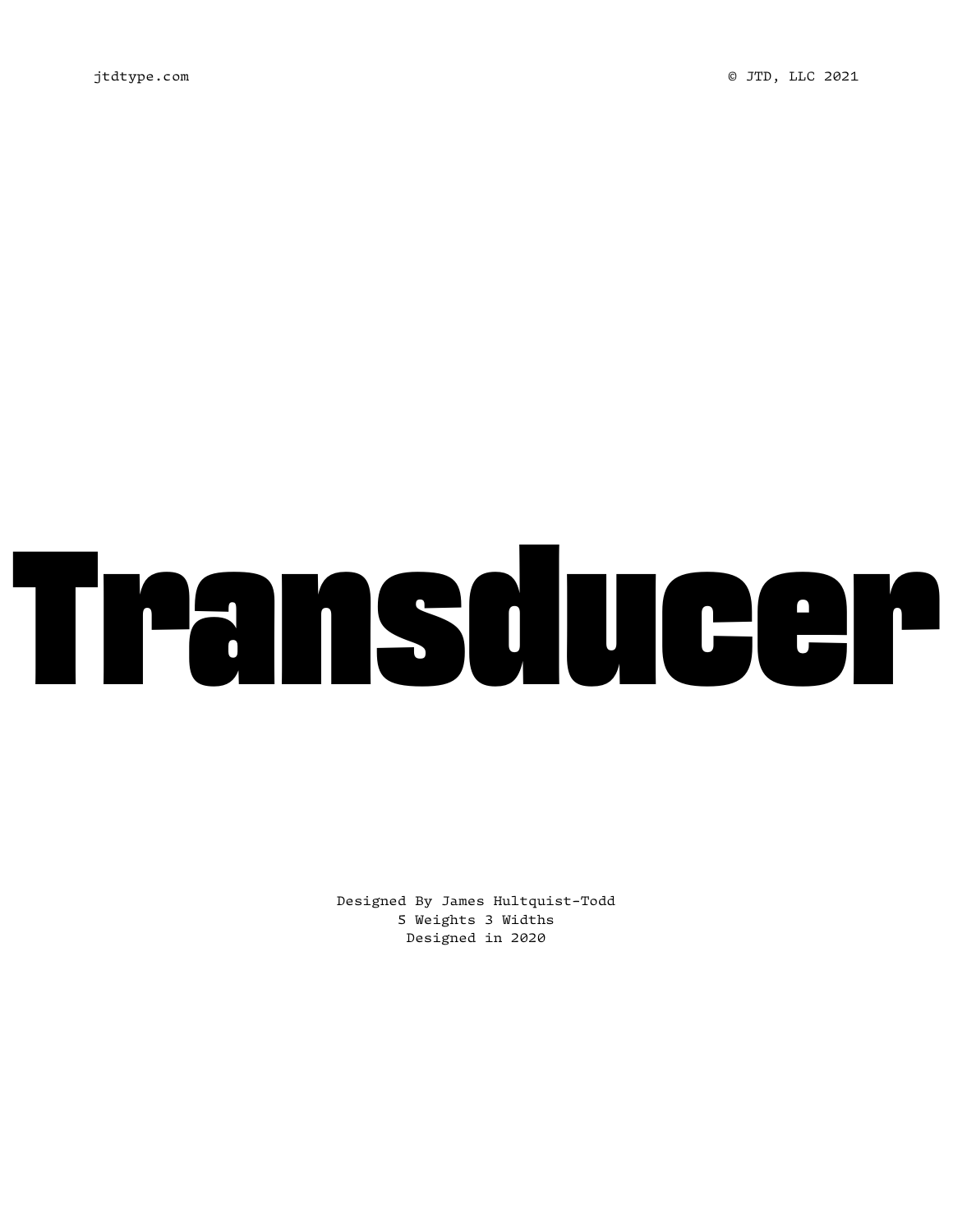Transducer Condensed Hairline *Transducer Condensed Hairline Italic* Transducer Condensed Regular *Transducer Condensed Regular Italic* Transducer Condensed Medium *Transducer Condensed Medium Italic* **Transducer Condensed Bold** *Transducer Condensed Bold Italic* Transducer Condensed Black *Transducer Condensed Black Italic* Transducer Hairline *Transducer Hairline Italic* Transducer Regular *Transducer Regular Italic* Transducer Medium *Transducer Medium Italic* **Transducer Bold** *Transducer Bold Italic* Transducer Black *Transducer Black Italic* Transducer Extended Hairline *Transducer Extended Hairline Italic* Transducer Extended Regular *Transducer Extended Regular Italic* Transducer Extended Medium *Transducer Extended Medium Italic* **Transducer Extended Bold** *Transducer Extended Bold Italic* Transducer Extended Black *Transducer Extended Black Italic*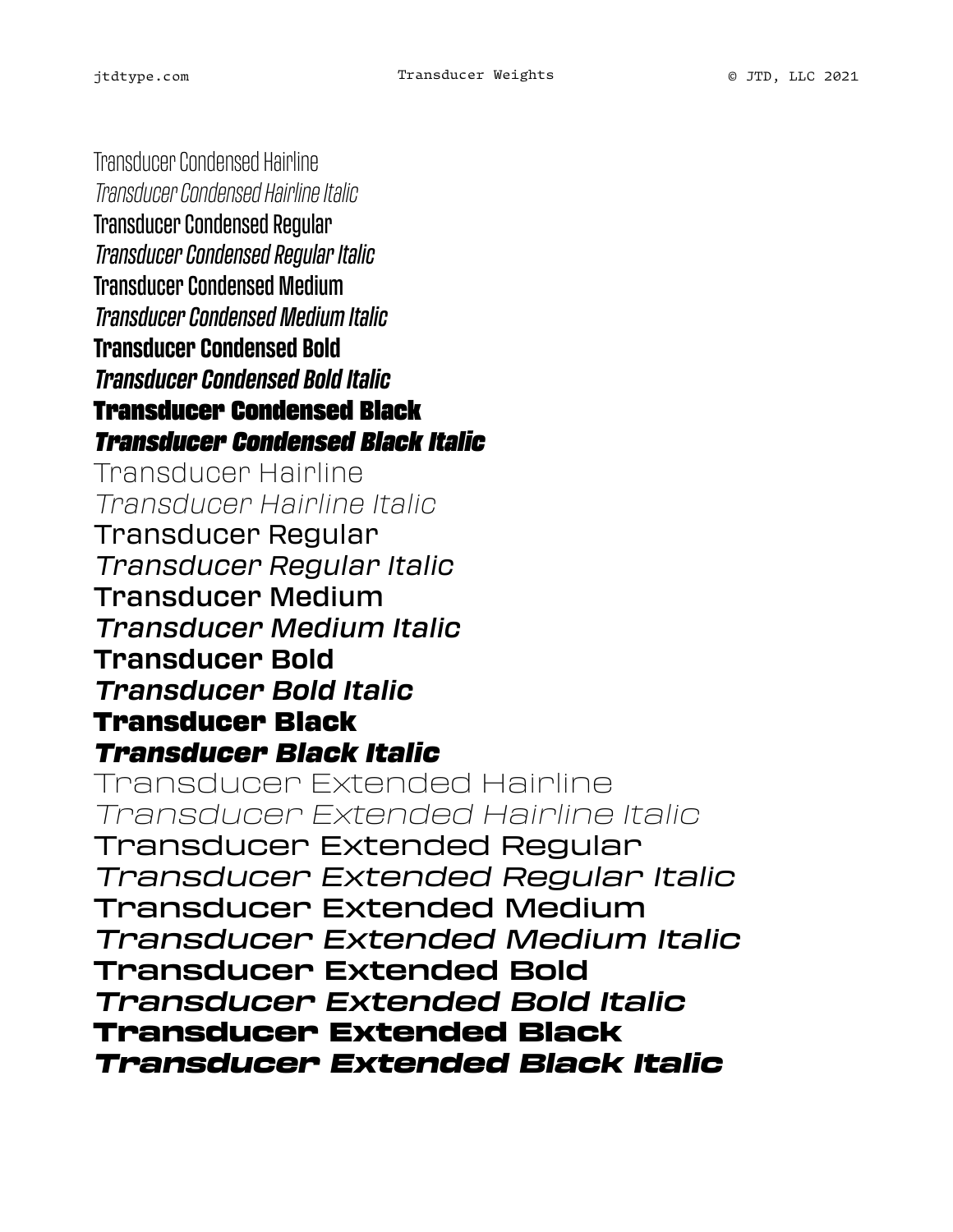### Terminal Block TUNNEL DIO Quadrophonic RECTIFICATION Class 2 Wiring MONITOR OUT **Superposition ARPEGGIATOR** Photoelectric QUADRUPLEX

Extended Width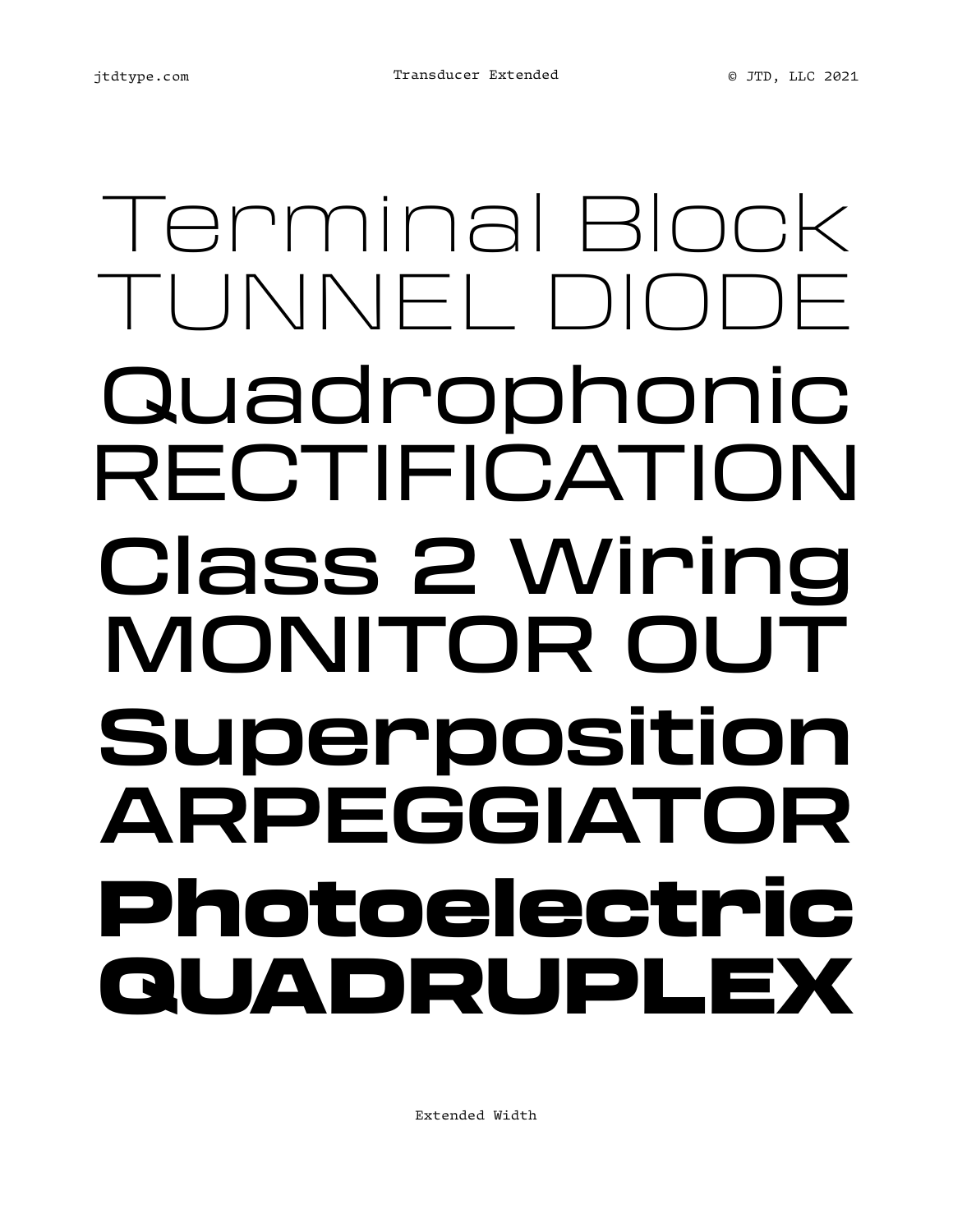### Crosswind Velocity SWITCH SELECTOR Cycles Per Second METER SELECTOR transconductance HATCH ACTUATOR **transconductance SELF-OCILLATION** Galvanic Current SELF-OCILLATIOI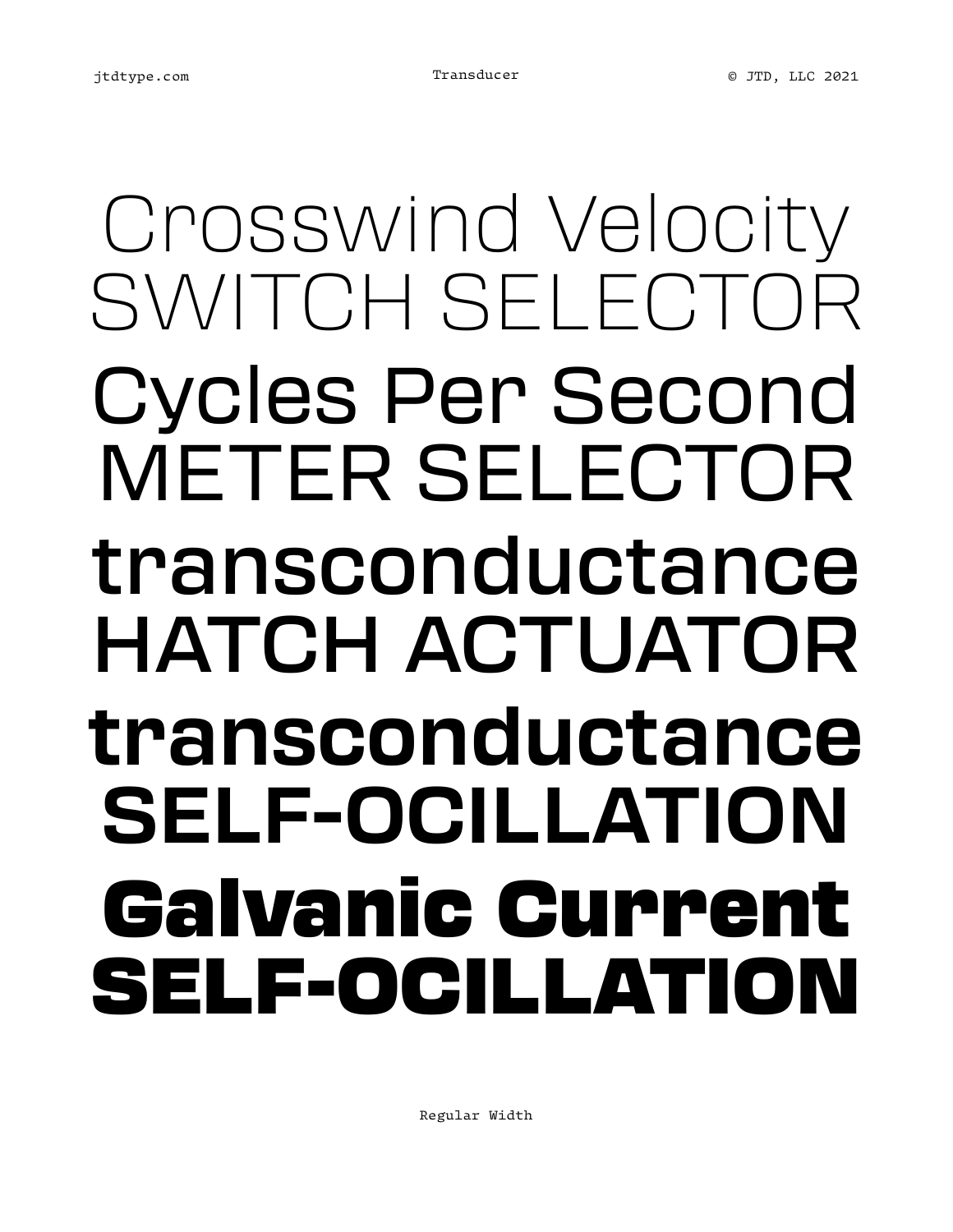Magneto-Resistive Stationary Heads CHROMINANCE-TO-LUMINANCE DELAY Chrominance-To-Luminance Delay HORIZON SCANNER COVER SQUIB 1-1 Heterojunction Bipolar Transistor LOX/RP-1 MIXTURE RATIO OF 0.42:1 **All Capacitors In Microfarads VARIABLE TRANSCONDUCTANCE** Transient Overvoltages **STATUS REPORT MOD** 

Condensed Width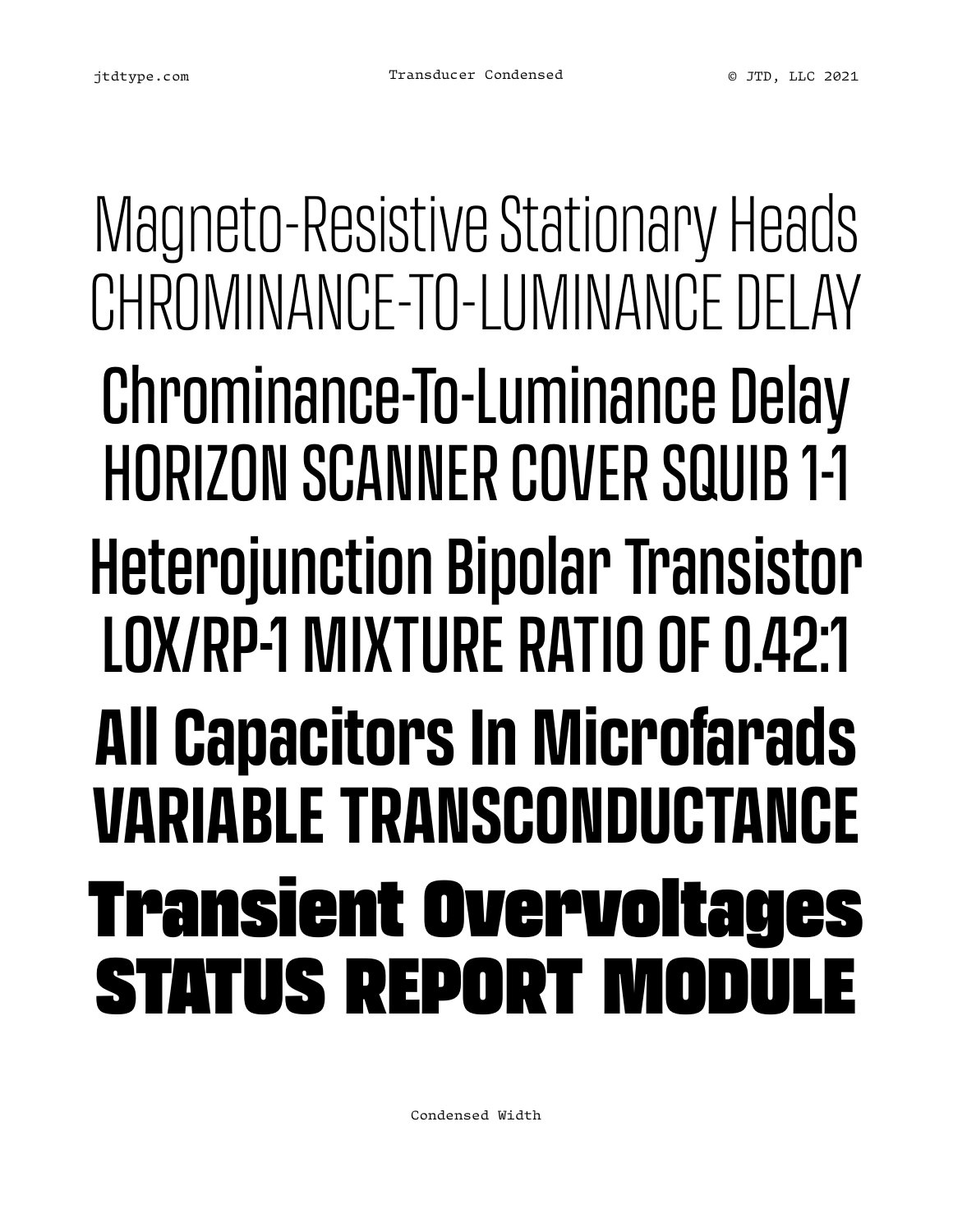# Equalization Curve TRANSIMPEDANCE

### Universal Asynchronous Transmitter MIKROELEKTRONIKAI VÁLLALAT / MEV

Avoid Critical Relative Winds While Performing External Cargo Operations IIIIIIIIIIIIIIIIIIIIIIIIIIIIIIIIIIIIIIIIIIIIIIIIIIIIIIIIIIIIIIIIIIIIIIIIIIIIIIIIIIIIIIIIIIIIIIIIIIIIIIIIIIIIIIIIIIIIIIIIIII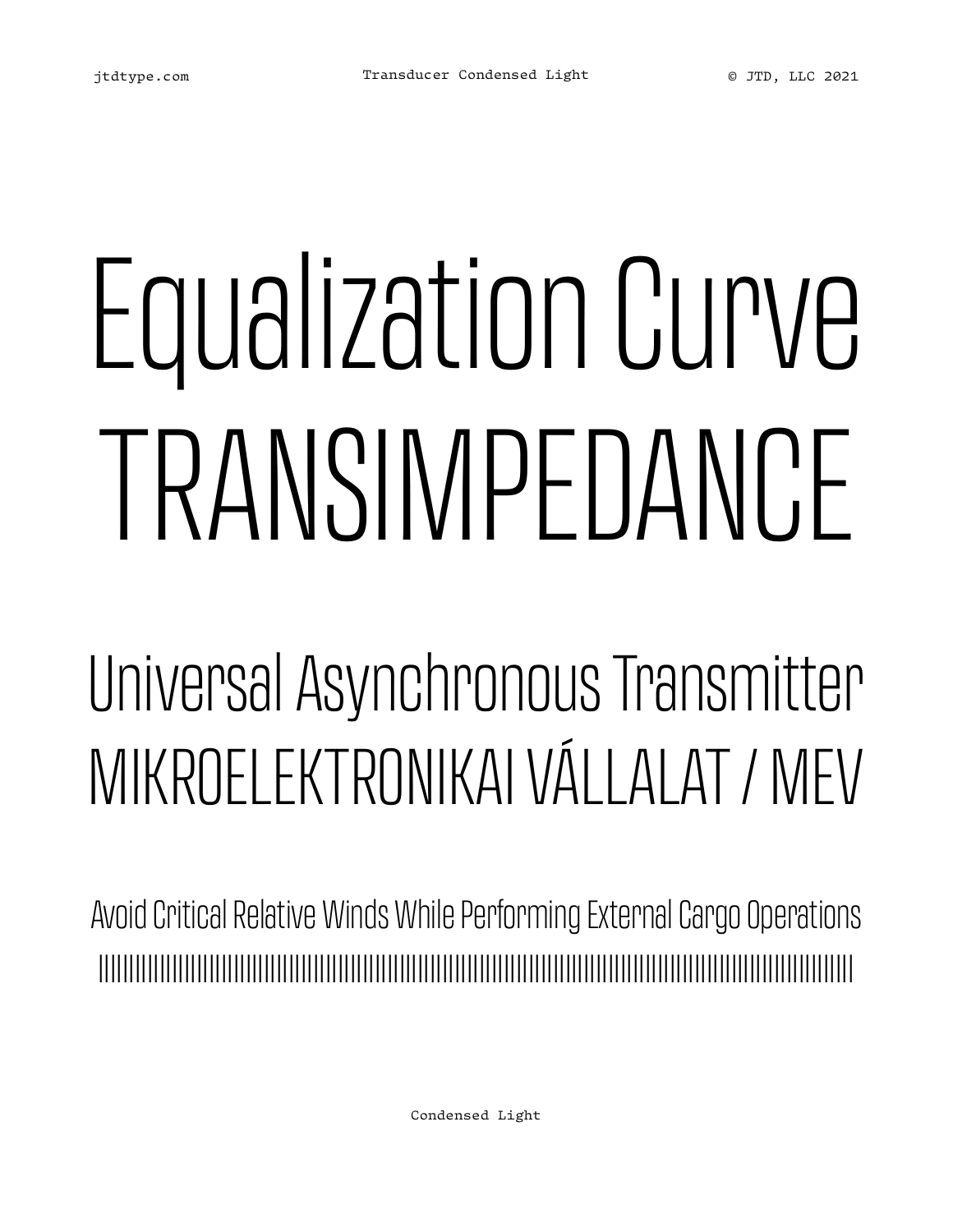# *16 Bit Quantization THERMOACOUSTIC*

*95 Second Maximum Start Envelope MIKROELEKTRONIKAI VÁLLALAT / MEV*

*Avoid Critical Relative Winds While Performing External Cargo Operations THE SCOPE SELECTOR SWITCH IS PLACED IN THE SYSTEM STABILITY POSITION*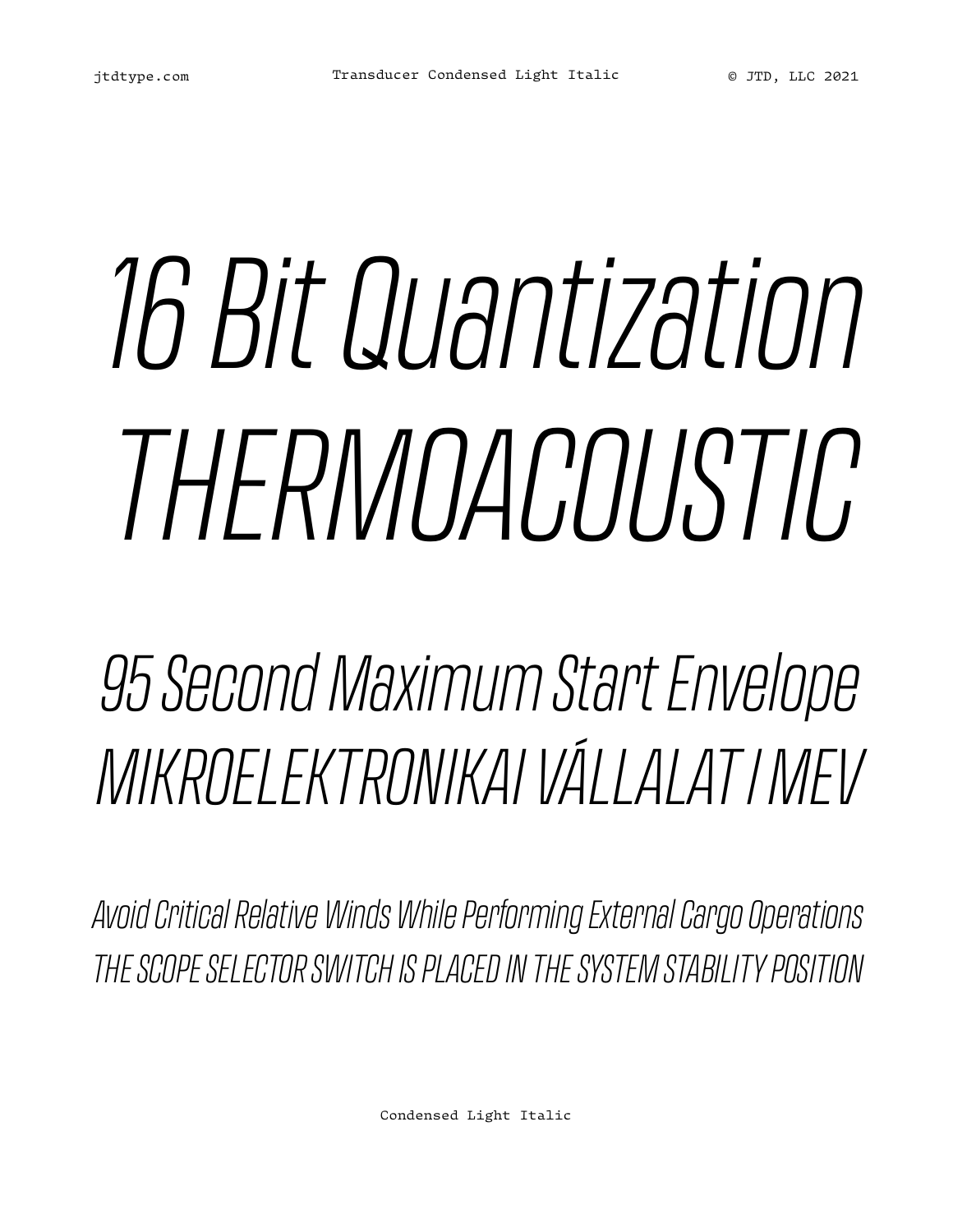# Galvanic Current LEFT STATIC PORT

### Chrominance-To-Luminance Delay DO NOT BLOCK VENTILATION GRILLES

IIIIIIIIIIIIIIIIIIIIIIIIIIIIIIIIIIIIIIIIIIIIIIIIIIIIIIIIIIIIIIIIIIIIIIIIIIIIIIIIIIIIIIIIIIIIIIIIIIIIIIIIIIIIII POWER SERVICE GROUNDING ELECTRODE SYSTEM (NEC ART 250, PART H)

Condensed Regular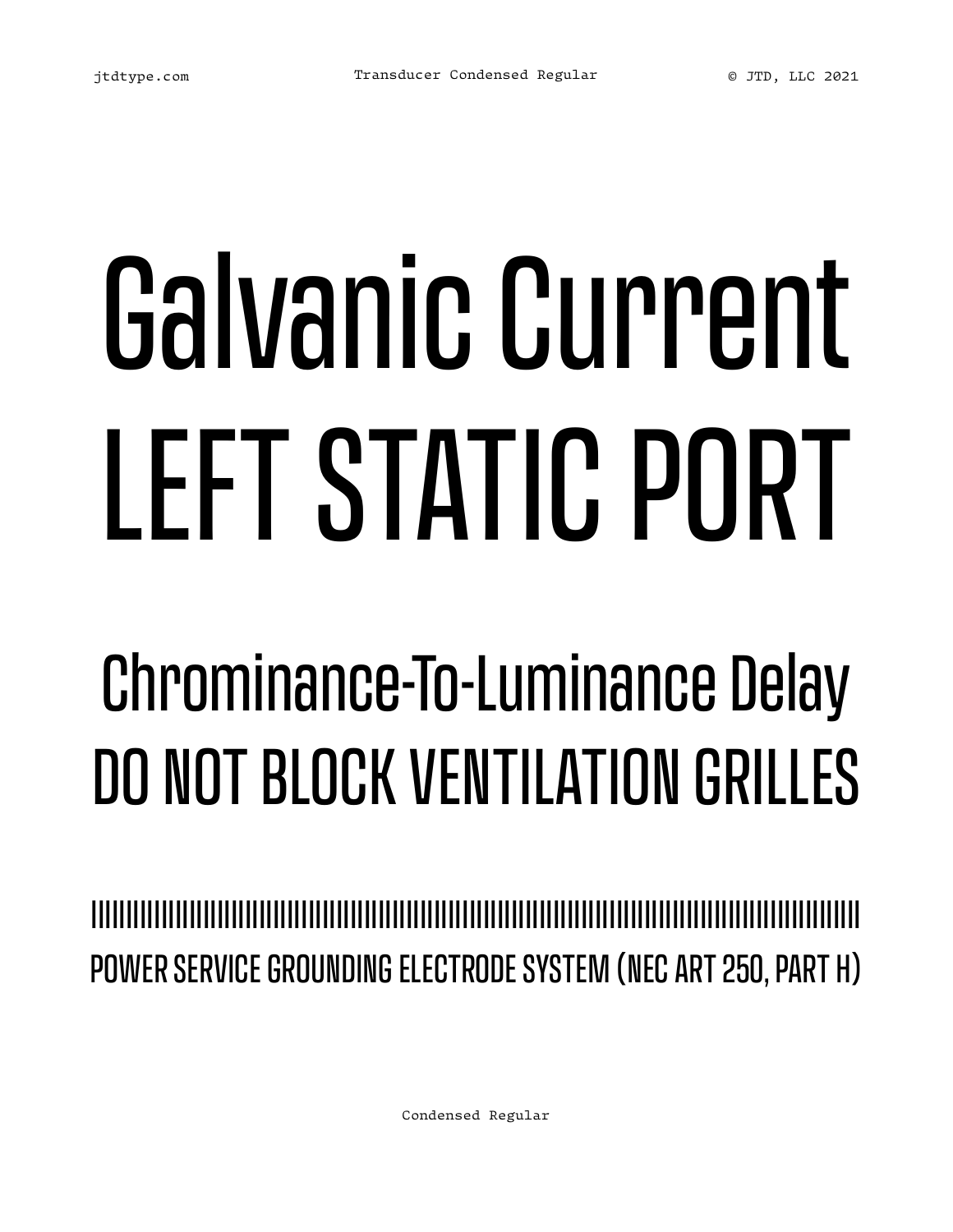# *PCM/CCS Antenna HATCH ACTUATOR*

### *Chrominance-To-Luminance Delay HORIZON SCANNER COVER SQUIB 1-1*

*IIIIIIIIIIIIIIIIIIIIIIIIIIIIIIIIIIIIIIIIIIIIIIIIIIIIIIIIIIIIIIIIIIIIIIIIIIIIIIIIIIIIIIIIIIIIIIIIIIIIIIIIIIIIIII IIIIIIIIIIIIIIIIIIIIIIIIIIIIIIIIIIIIIIIIIIIIIIIIIIIIIIIIIIIIIIIIIIIIIIIIIIIIIIIIIIIIIIIIIIIIIIIIIIIIIIIIIIIII*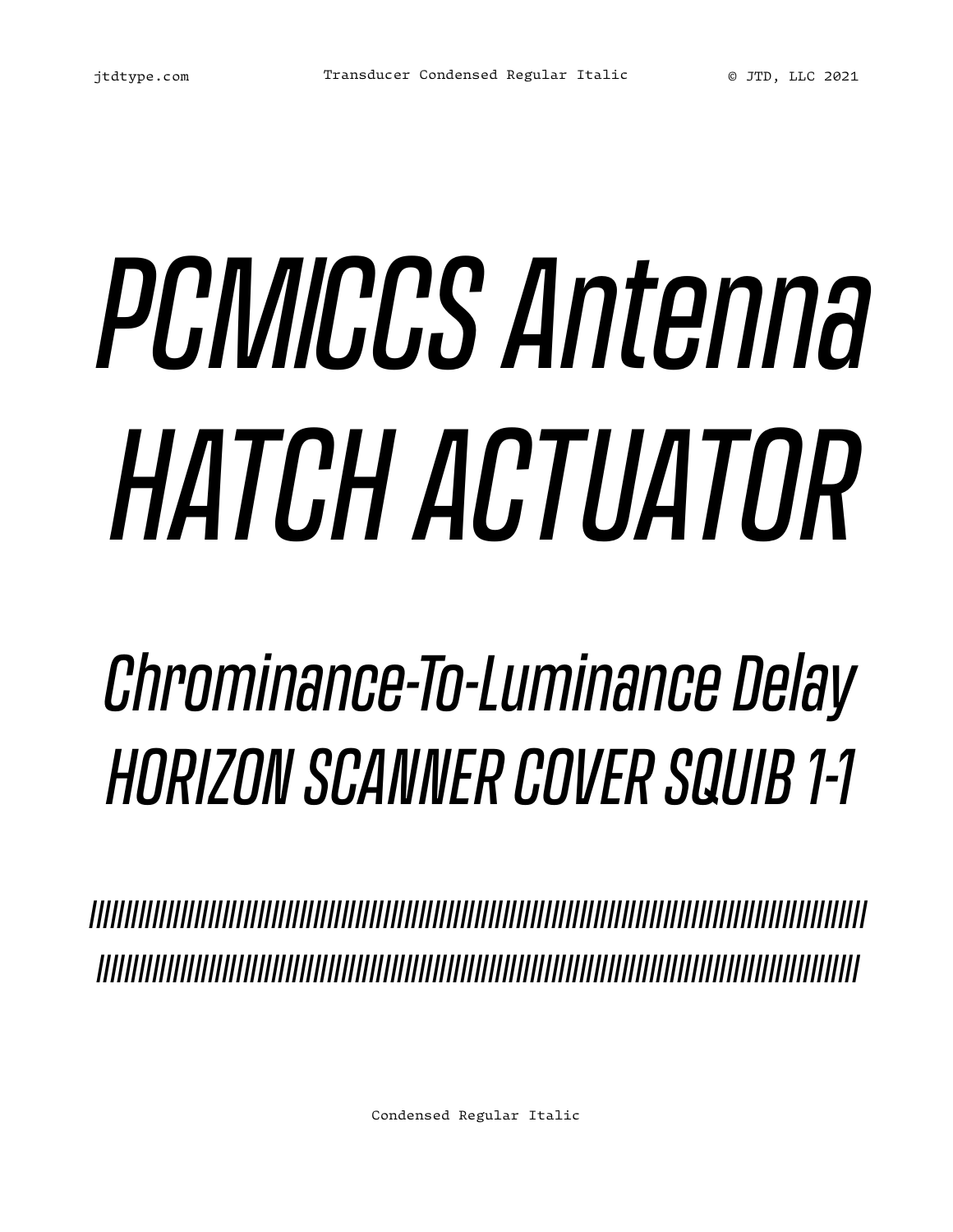# Enantoiselective TERMINAL BLOCK

### Heterojunction Bipolar Transistor ALL CAPACITORS IN MICROFARADS

There are two ELS two position toggle switches (AC-48, figure 3-1) TYPICAL ENVELOPE OF MAXIMUM BENDING MOMENT-WIND ALTITUDE

Condensed Medium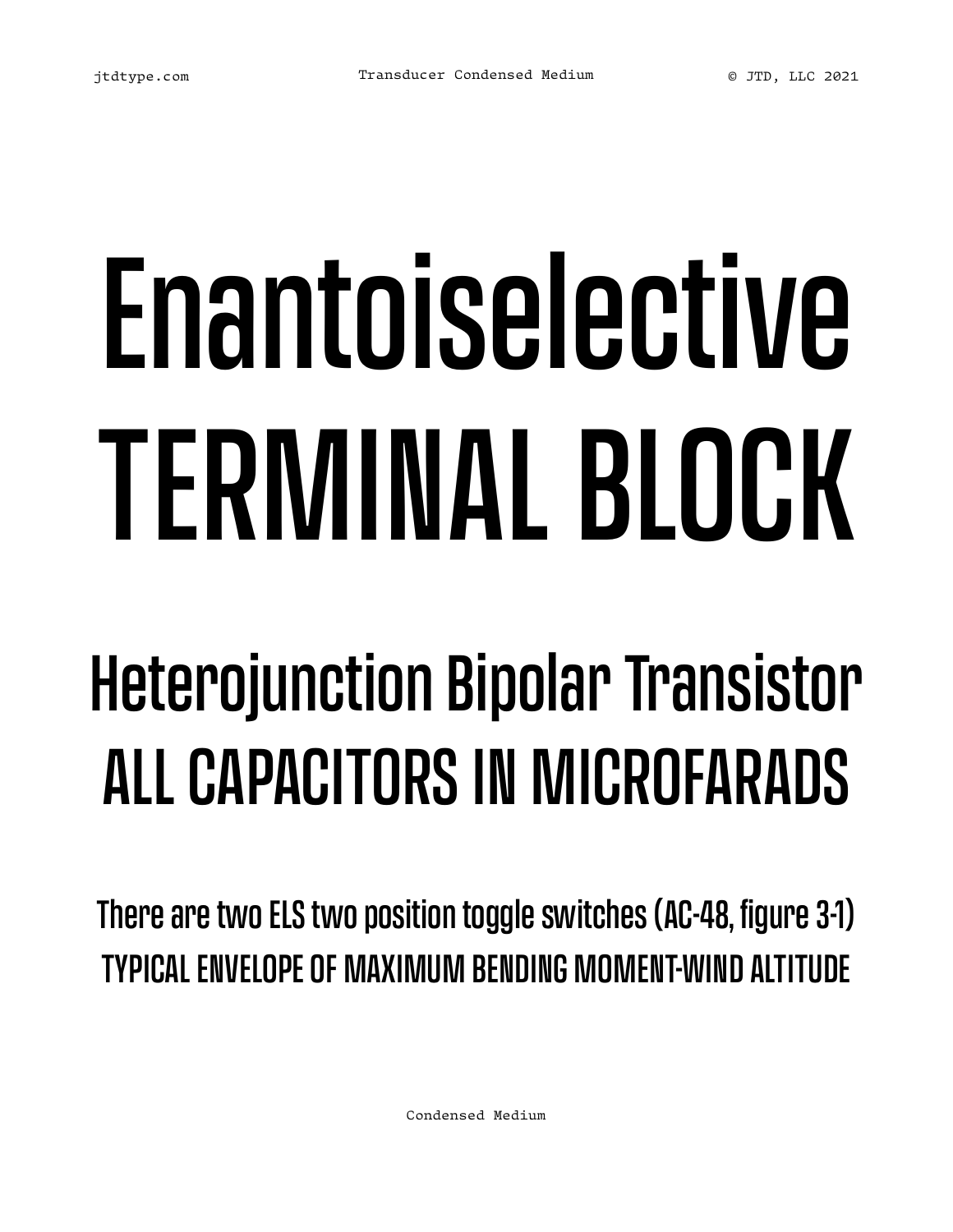# *Enantoiselective TERMINAL BLOCK*

### *Multiplexer Assembly Model 270 THIS APPLIANCE MUST BE EARTHED*

*Cooling air enters from rear of machine or through filter in bottom HIGH FREQUENCY COMPENSATION IS PROVIDED BY L75003 AND C75034*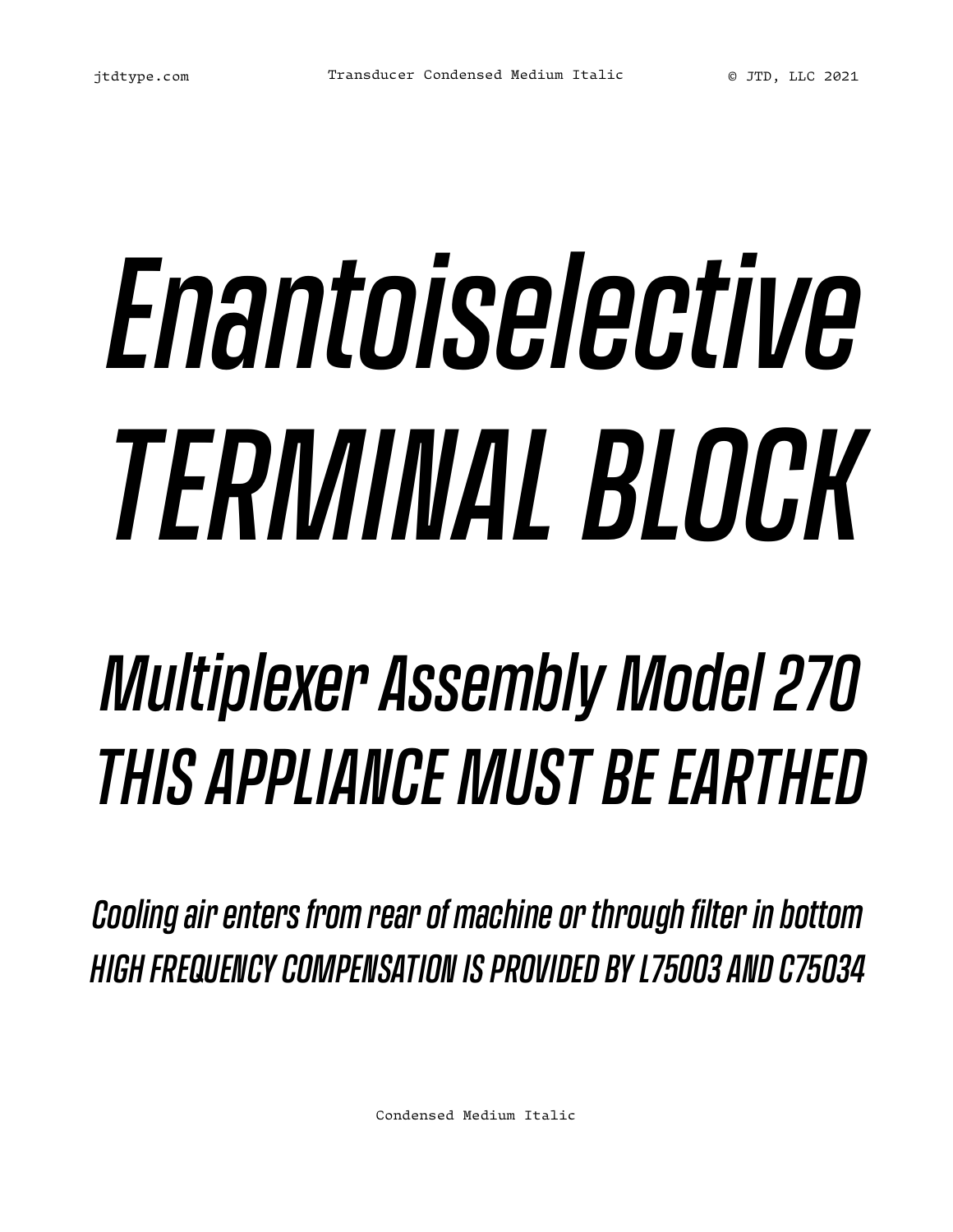# **Class 2 Wiring ORTHOPHONICS**

### **Operating Humidity: 5% ~ 85% THE 345,000 GALLON LOX TANK**

**Combined 95% Wind And 0.34° Thrust Vector Misalignment INCREASE THE SETTING OF R30001 TO ACHIEVE THE RAVFORM**

Condensed Bold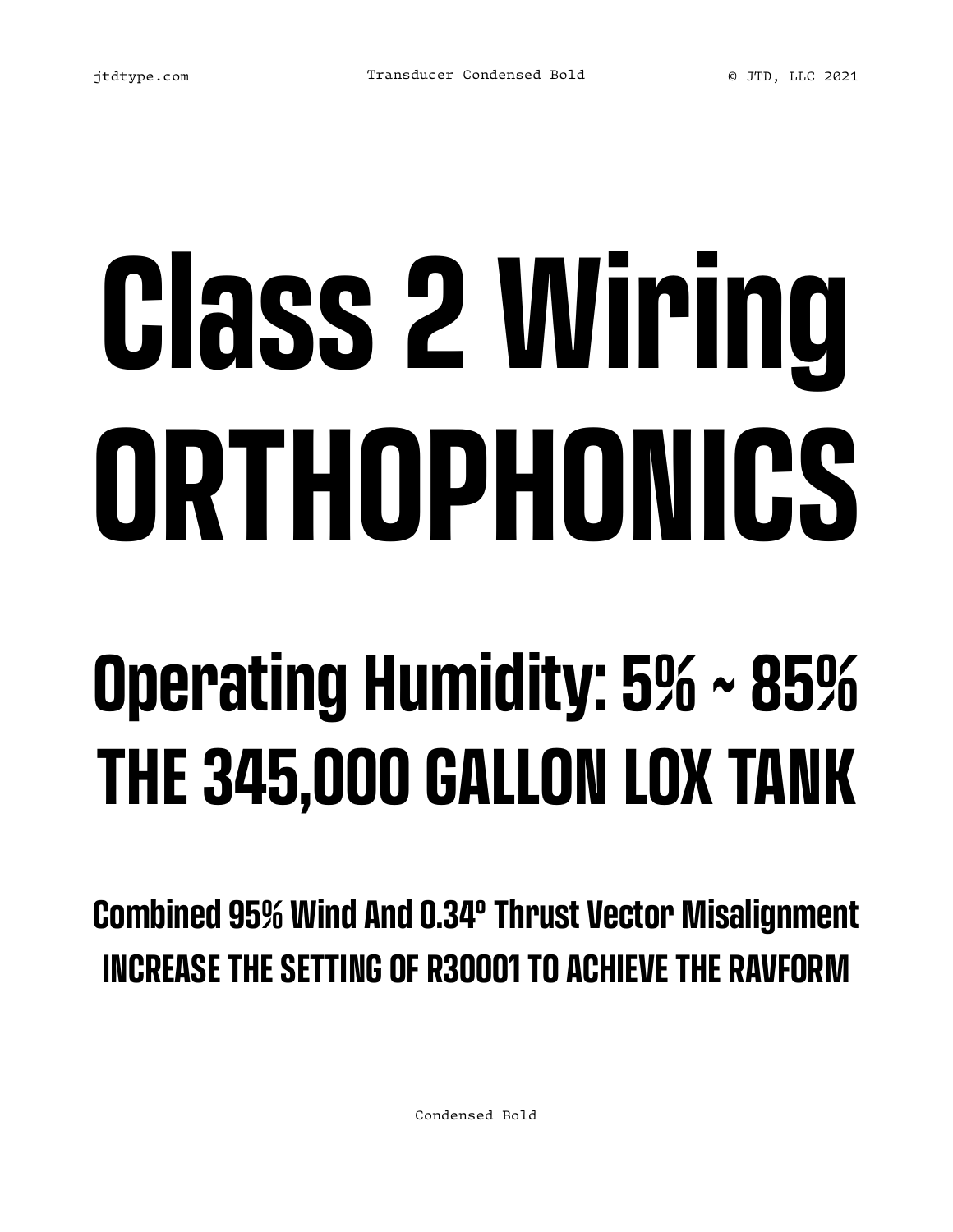# *Pod Napięciem ORTHOPHONICS*

### *Linear Frequency Modulation F1:1.6 WITH AUTO IRIS CONTROL*

*3-phase, 240 cycle, 115 volt, hysteresis synchronous motor HARNESS RELEASE ACTUATOR GAS IMPULSE DELIVERED TO SEAT*

Condensed Bold Italic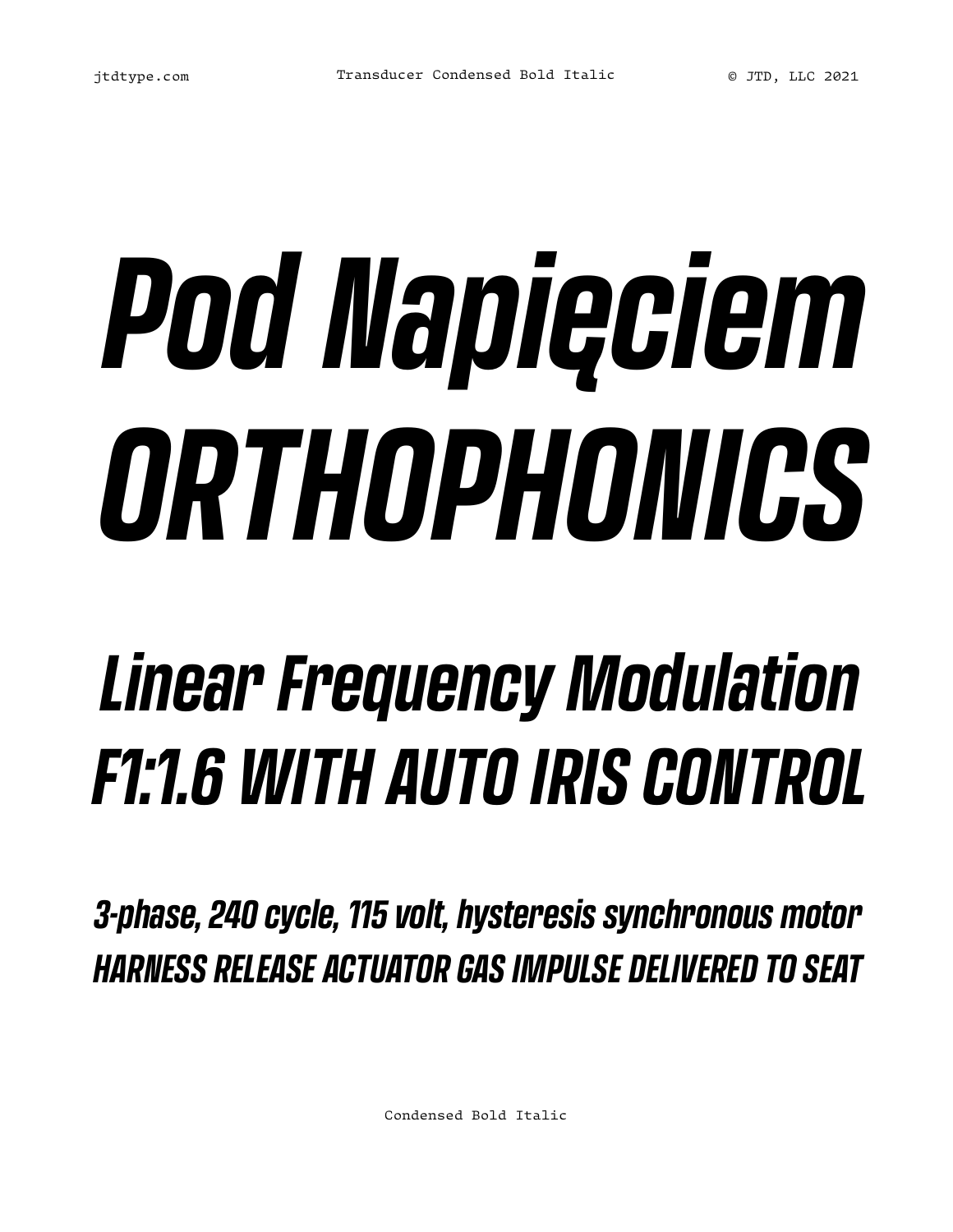## Battery №2 INTEGRATOR Input From RCA-110 GCC AFT BUS 1 +4D11 28 VDC

Pneumatic checkout racks regulates controls DO NOT EXPOSE THIS UNIT TO RAIN OR MOISTURE

Condensed Black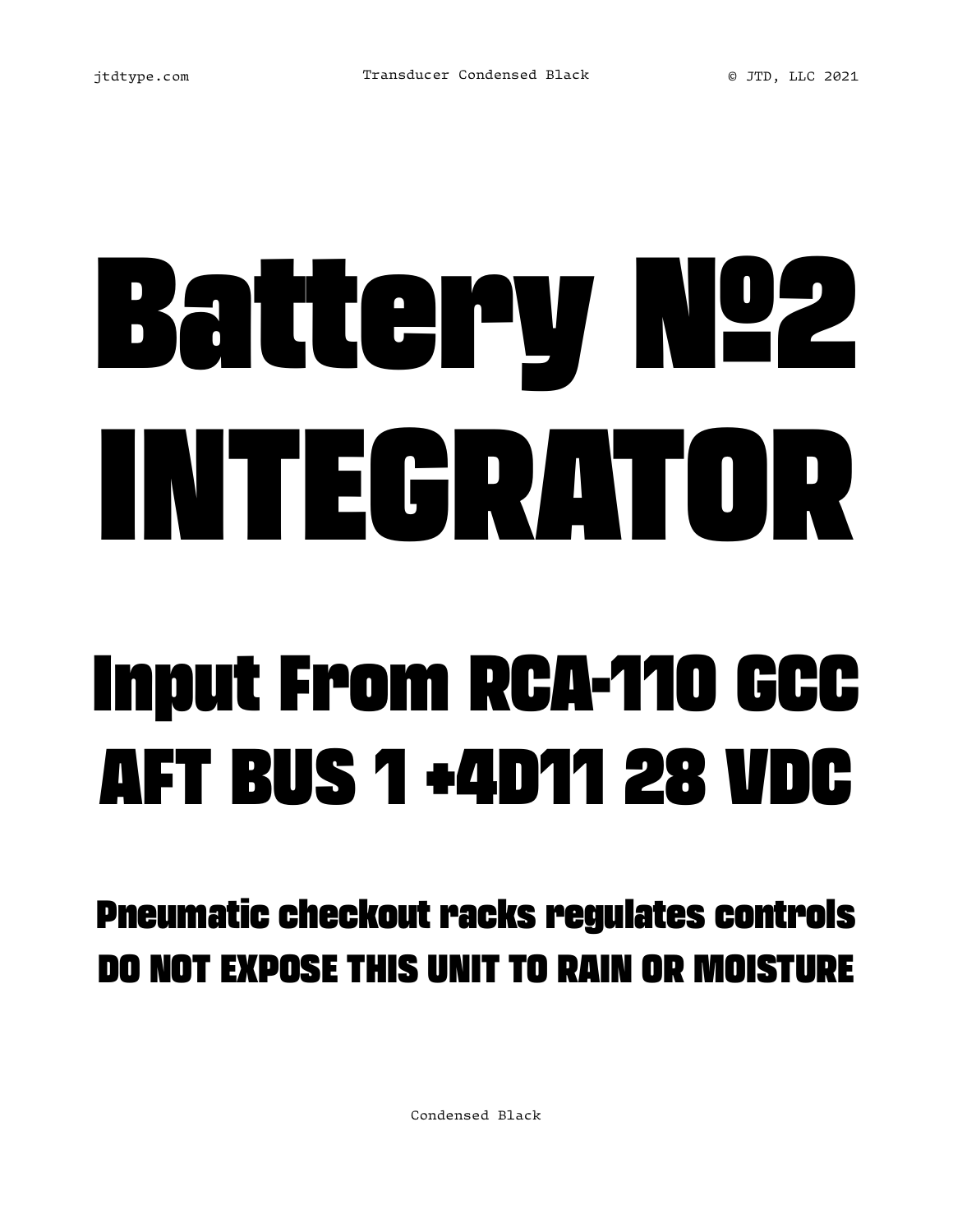# *Quadruplex BROADCAST*

### *Transient Overvoltages THERMAL CONDITIONING*

*Flight Control Pressure Switch 28.0-31.0 PSIA MODULATION OF THE VOLTAGE CONTROLLED FILTER*

Condensed Black Italic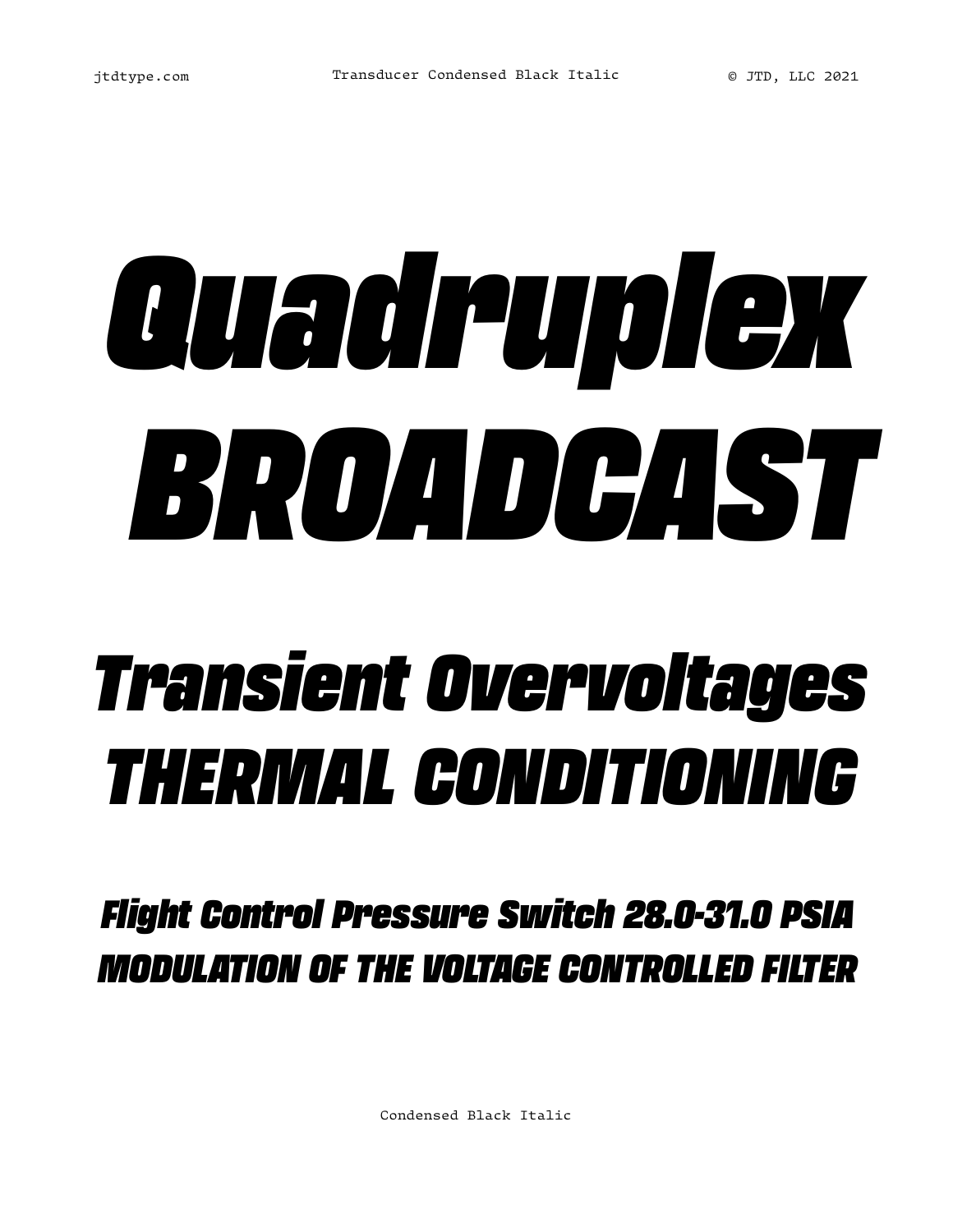## Numitron CARDIOID Geiger-Müller Tube F-1 ENGINE VALVES

Secondary Air-To-Fuel Heat Exchange DO NOT BLOCK VENTILATION GRILLES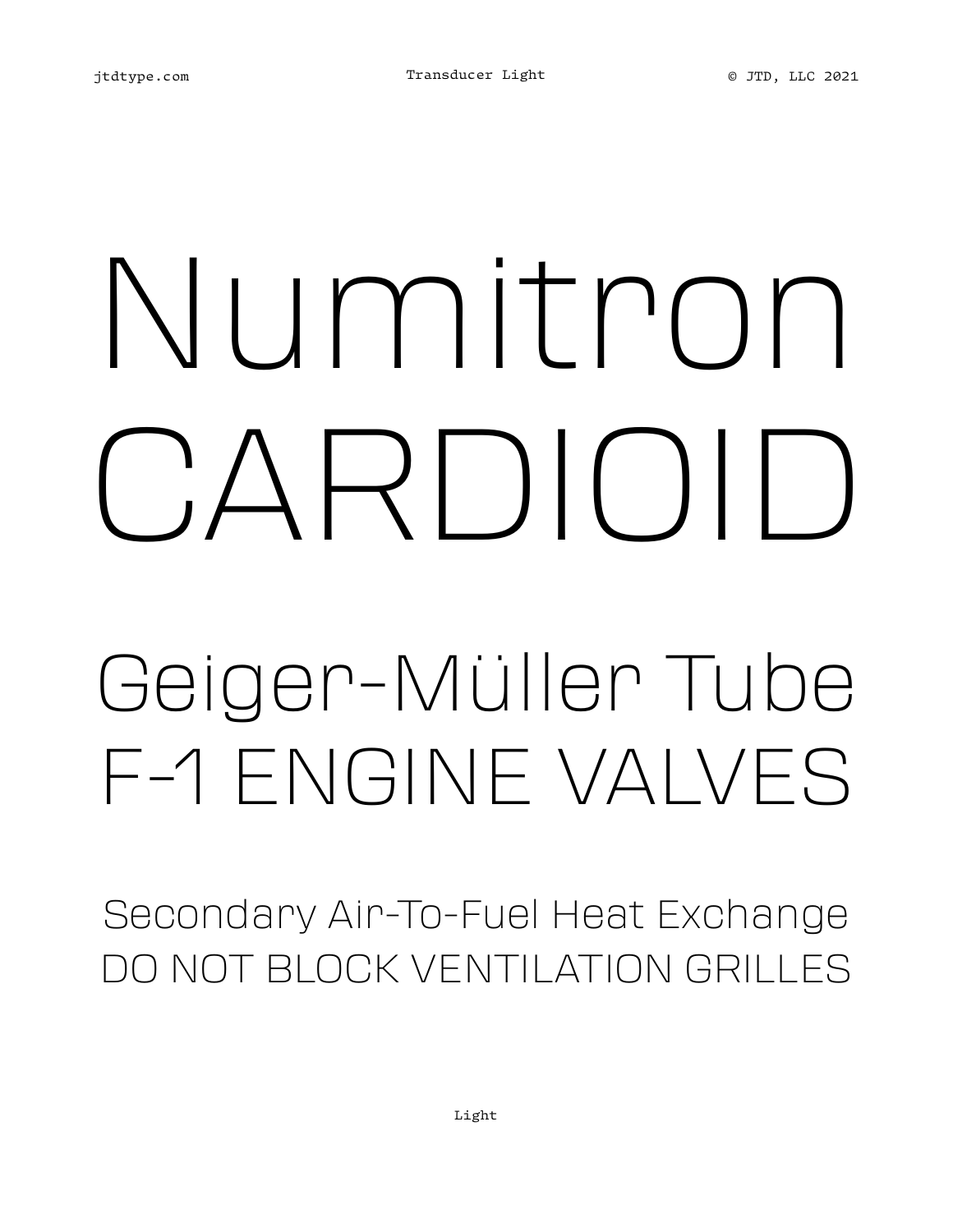# *Covariant TETRODE*

### *30 Hz–16 kHz ±3 dB SWITCH SELECTOR*

*Tested to Comply With FCC Standards DO NOT BLOCK VENTILATION GRILLES*

Light Italic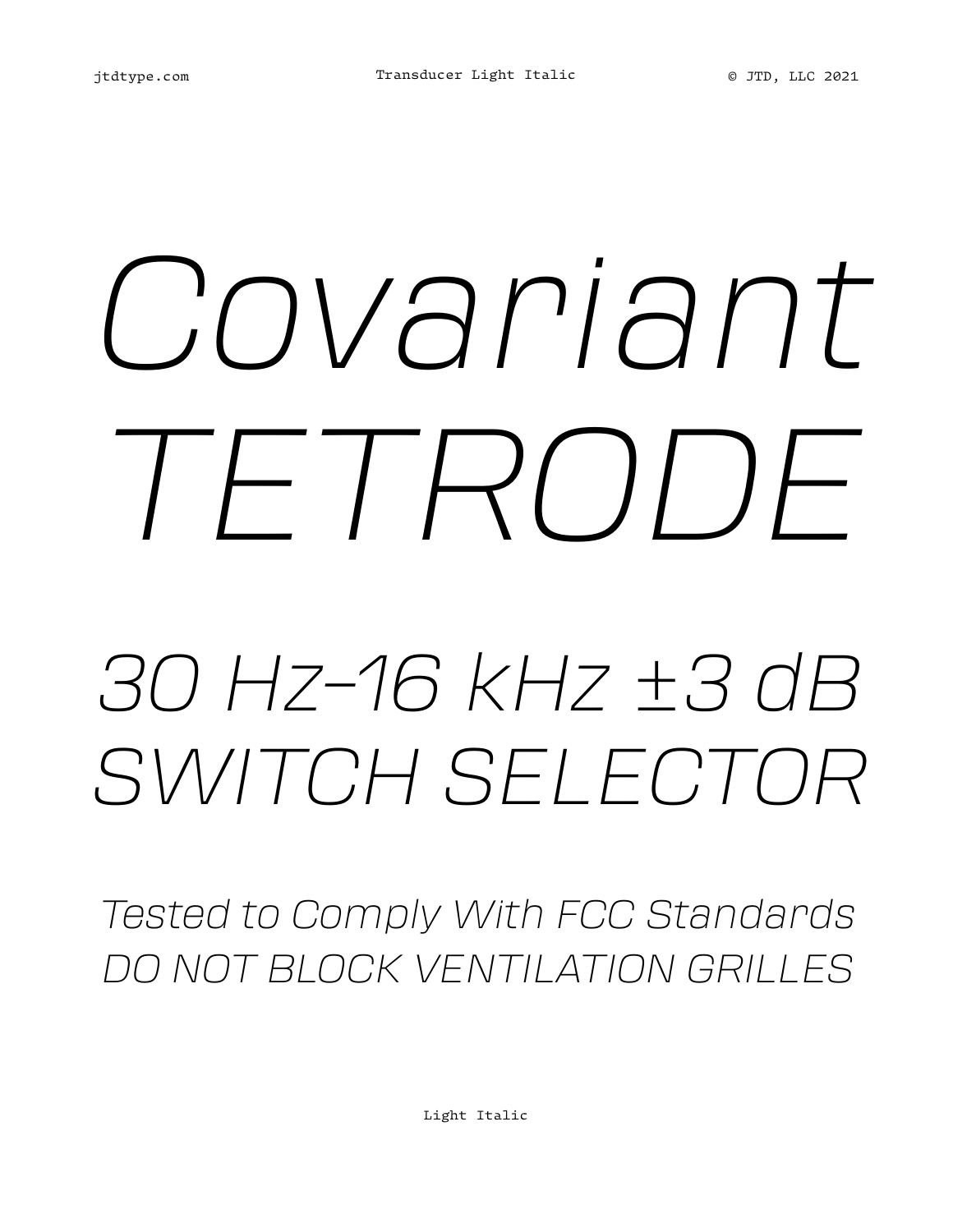## Varactor PHASING PCM/CCS Antenna LEFT STATIC PORT

Each Amplifier Can Deliver 160 Watts FEEDBACK CONTROL VOLTAGE INPUT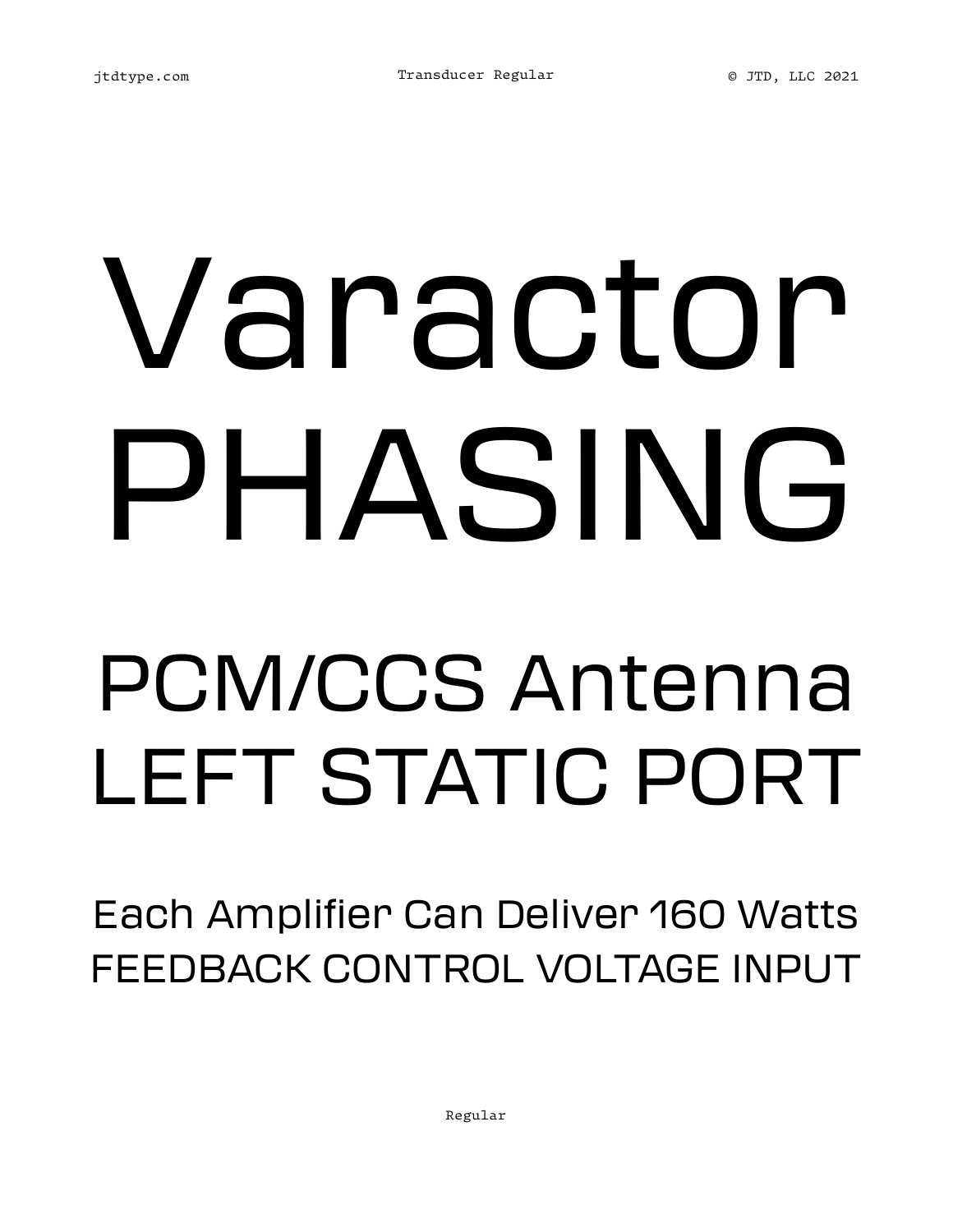## *Tonearm PHASING Hypergol Manifold IMPULSE VOLTAGE*

*Mounts to a 4-0 octagon junction box PRESS UP▲ OR DOWN▼ REPEATEDLY*

Regular Italic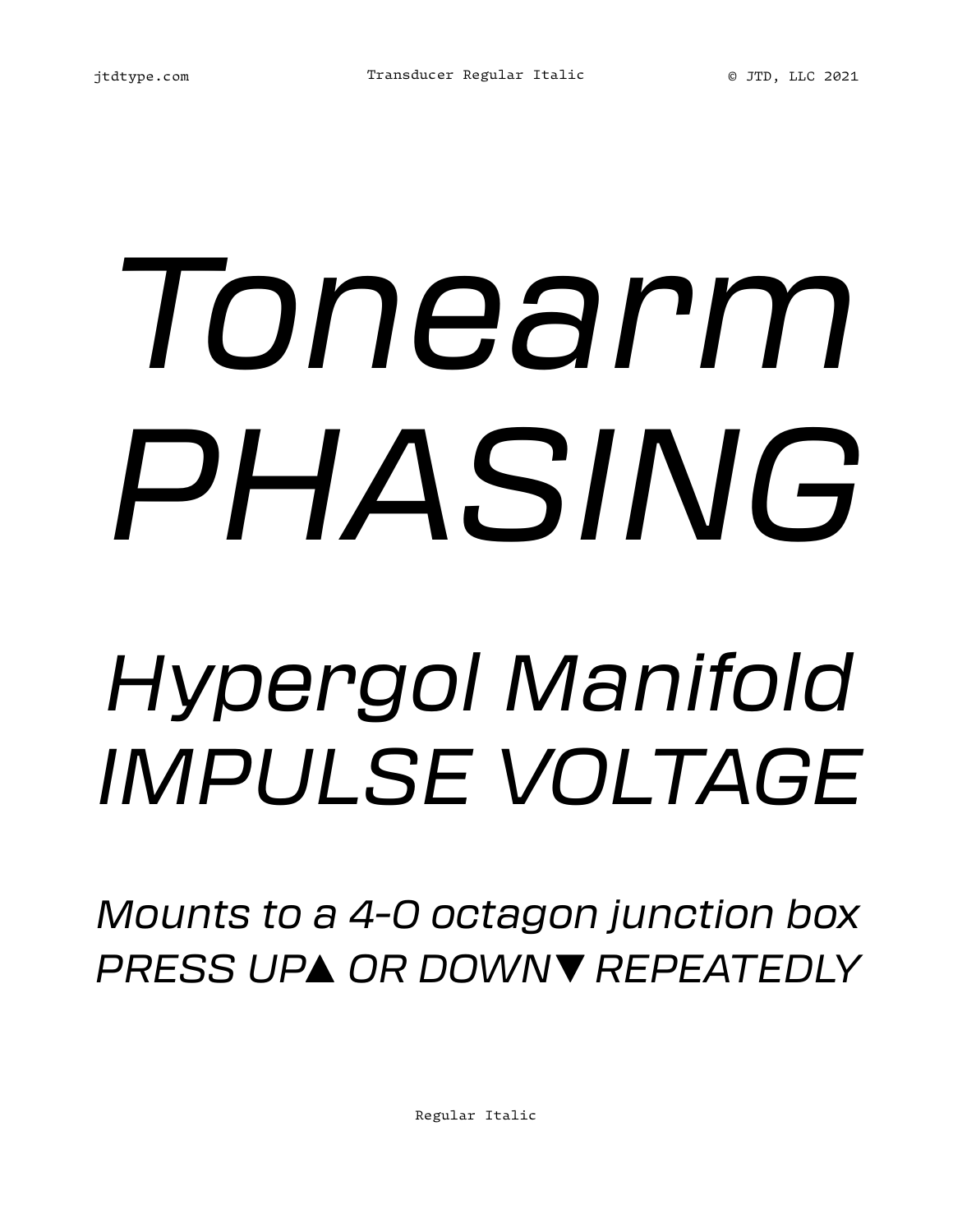## Amplifier VOLTAGE Electromagnetism

## SEMICONDUCTOR

Magneto-Resistive Stationary Heads THIS APPLIANCE MUST BE EARTHED

Medium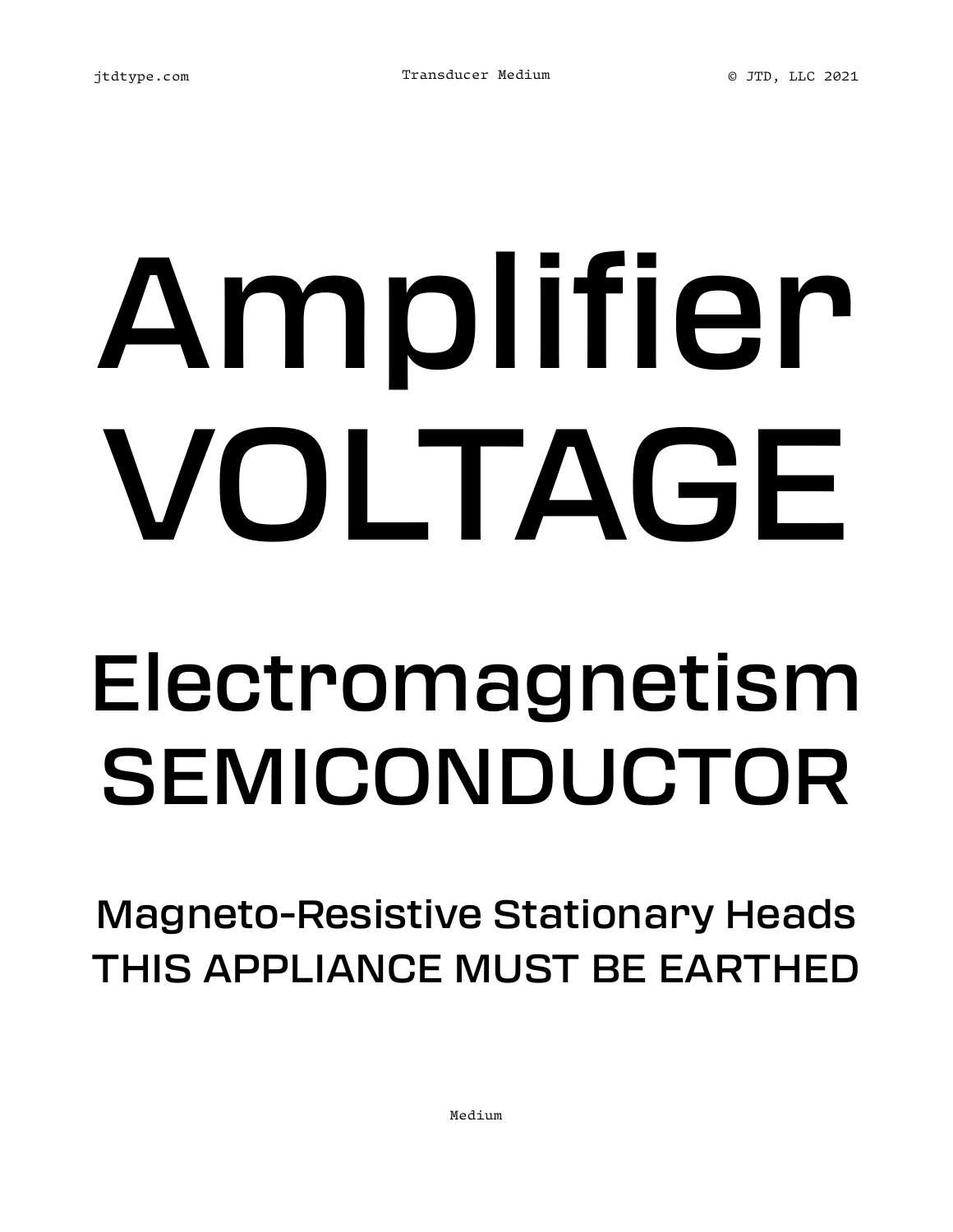## *Varactor VOLTAGE Hypergol Manifold METER SELECTOR*

*Universal Asynchronous Transmitter PRESS UP▲ OR DOWN▼ REPEATEDLY*

Medium Italic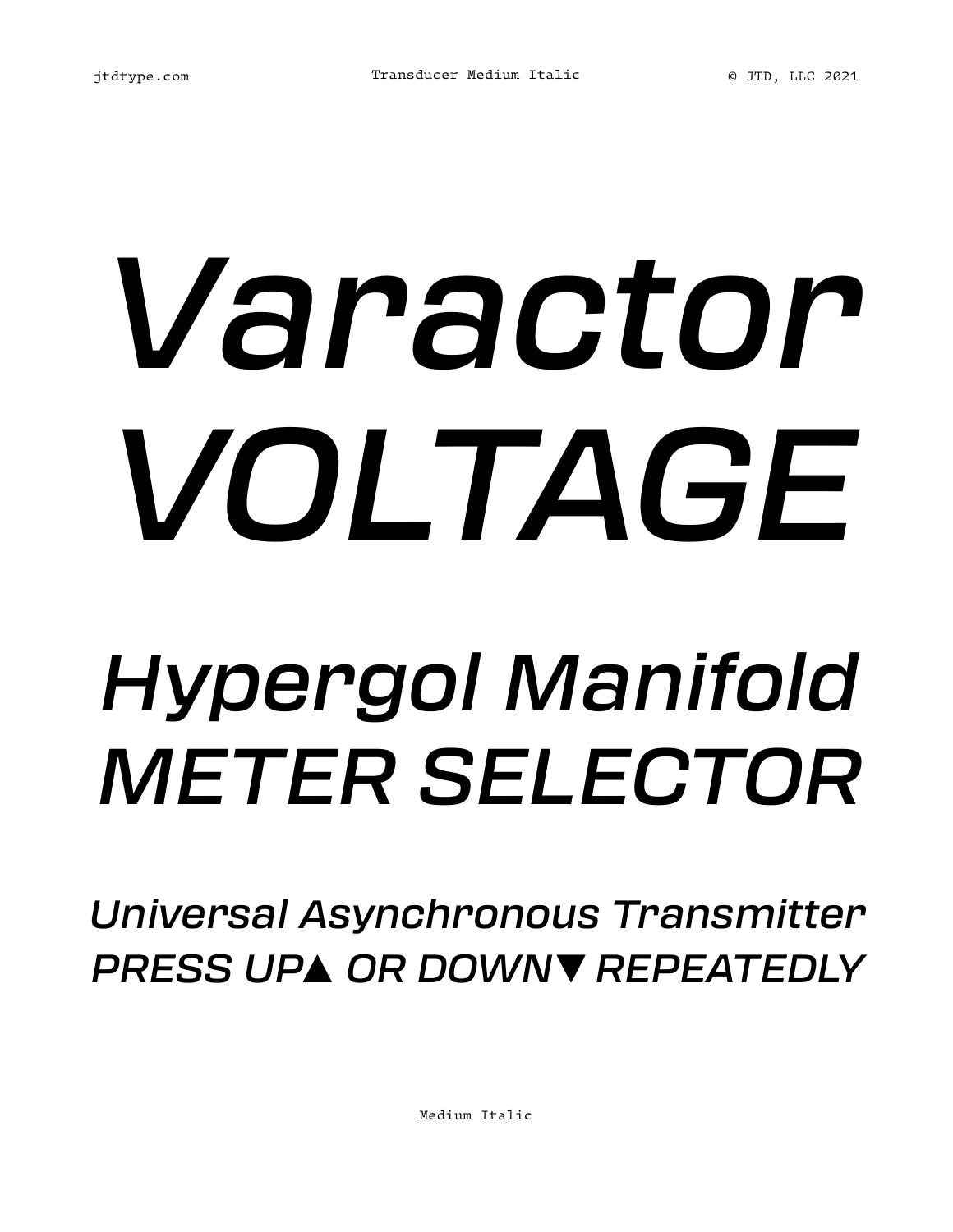## **Zetatron FIDELITY Digital Audio Tape HATCH ACTUATOR**

**Magneto-Resistive Stationary Heads LOX/RP-1 MIXTURE RATIO OF 0.42:1**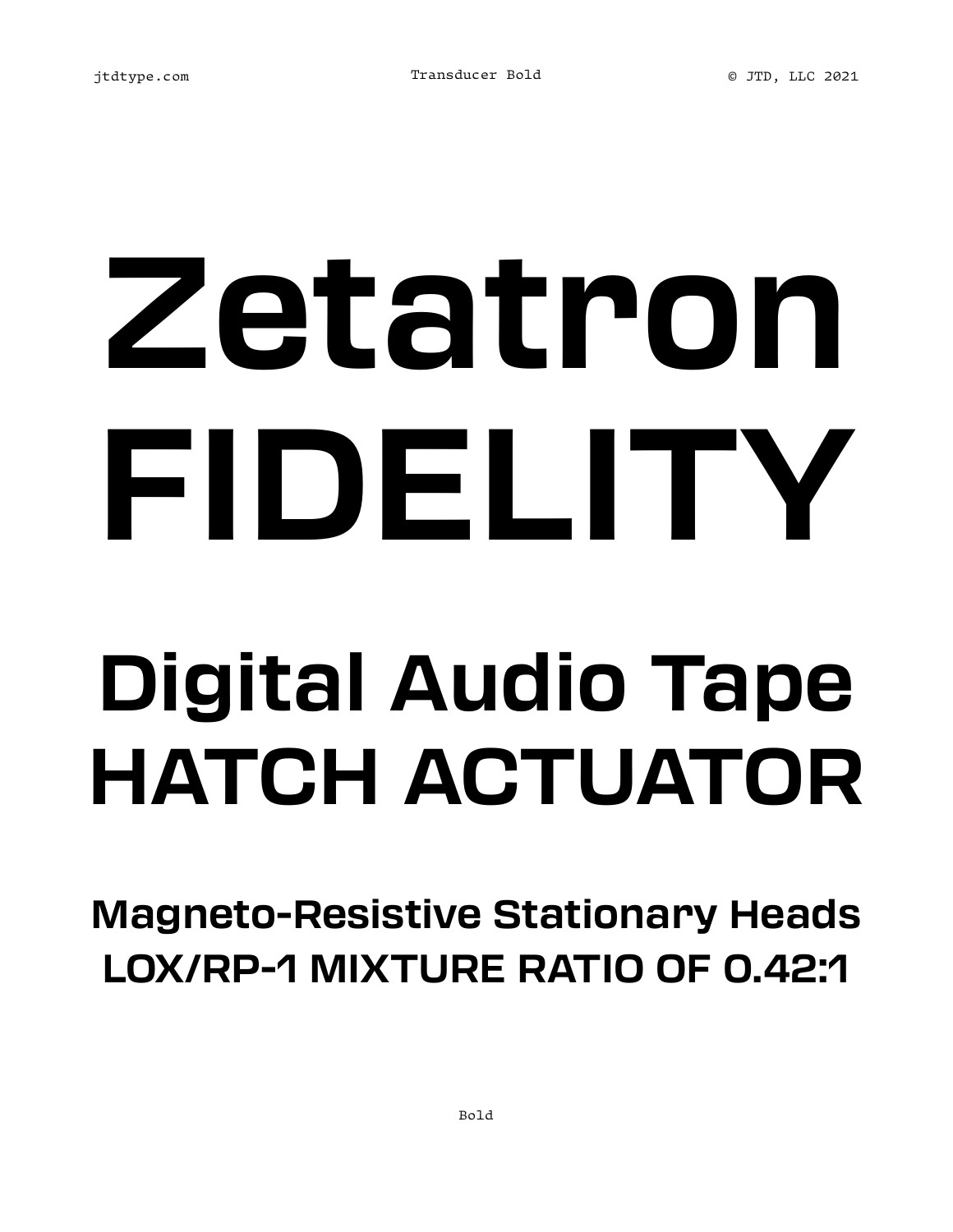## *Isotropic VOLTAGE 10V Peak-To-Peak TERMINAL BLOCK*

*95 Second Maximum Start Envelope FWD 5 VOLT EXCITATION MODULE 2*

Bold Italic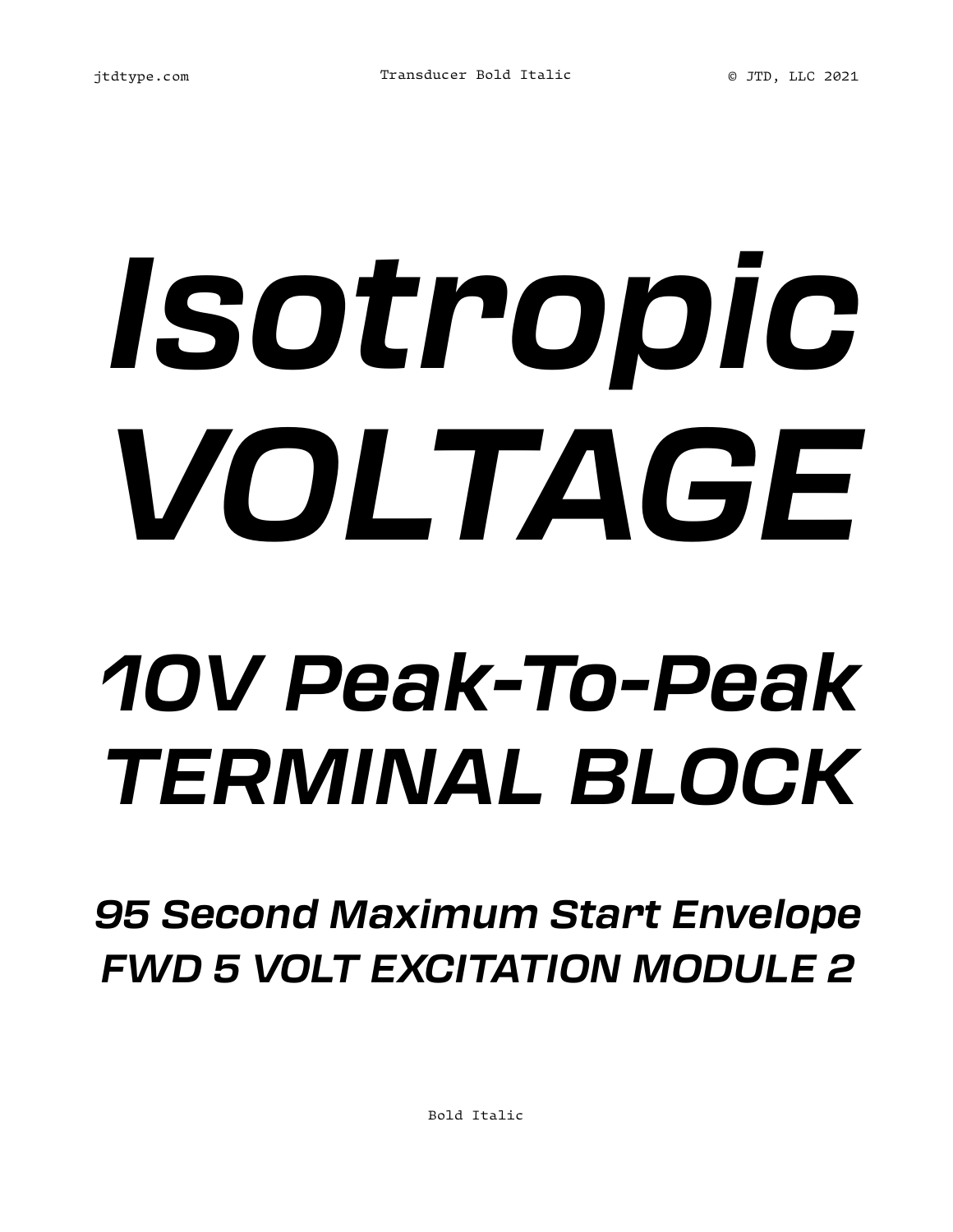## Transfer PREAMP Thermionic Valve SUPPLY VOLTAGE

System is as shown for link P-1 only PNEUMATIC CONTROL SUBSYSTEM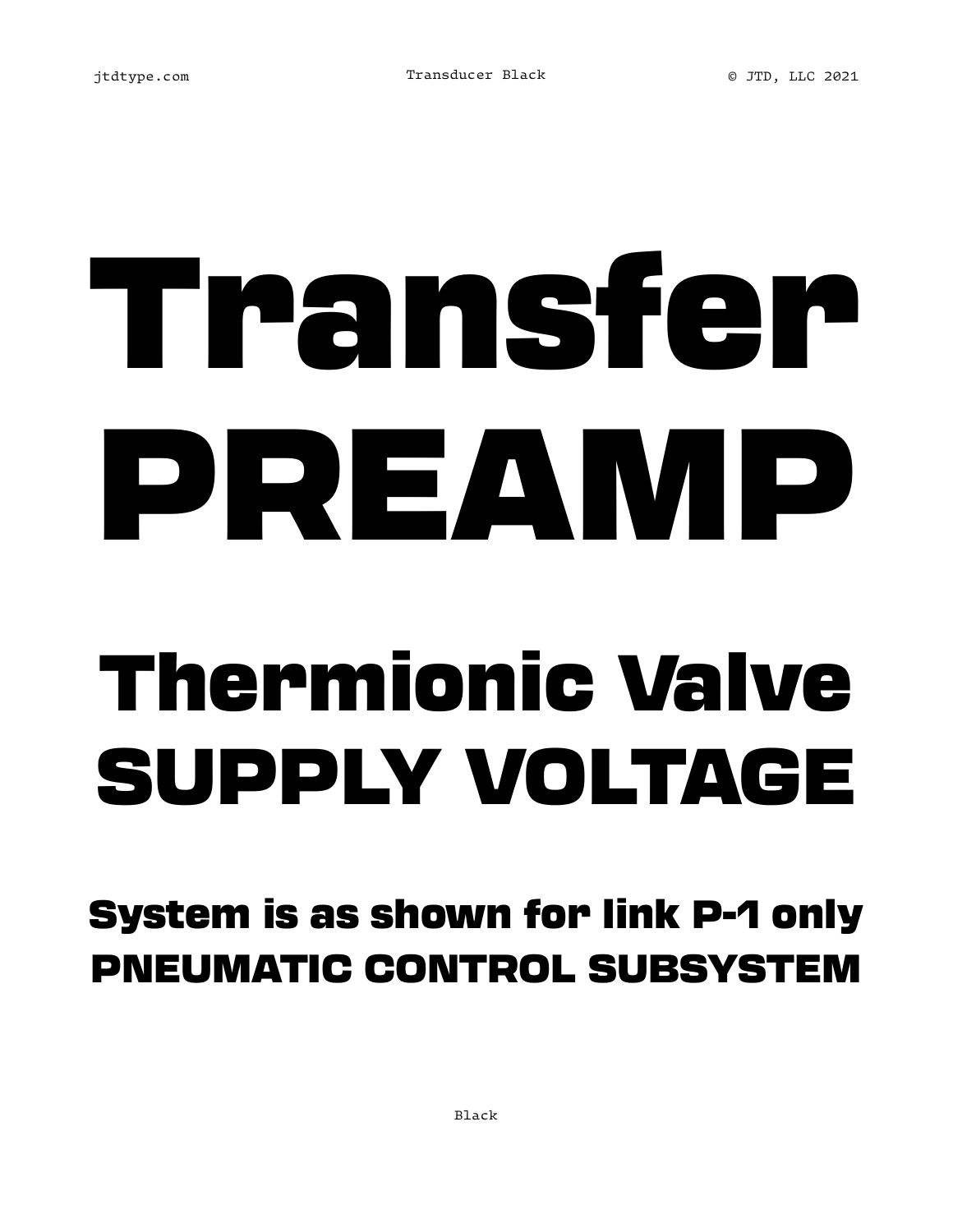## *Gigabyte CHORUS IU/SLA Alignment SUPPLY VOLTAGE*

*AT-F3 Moving Coil Phono Cartridge CHARGE-SENSITIVE PREAMPLIFIER*

Black Italic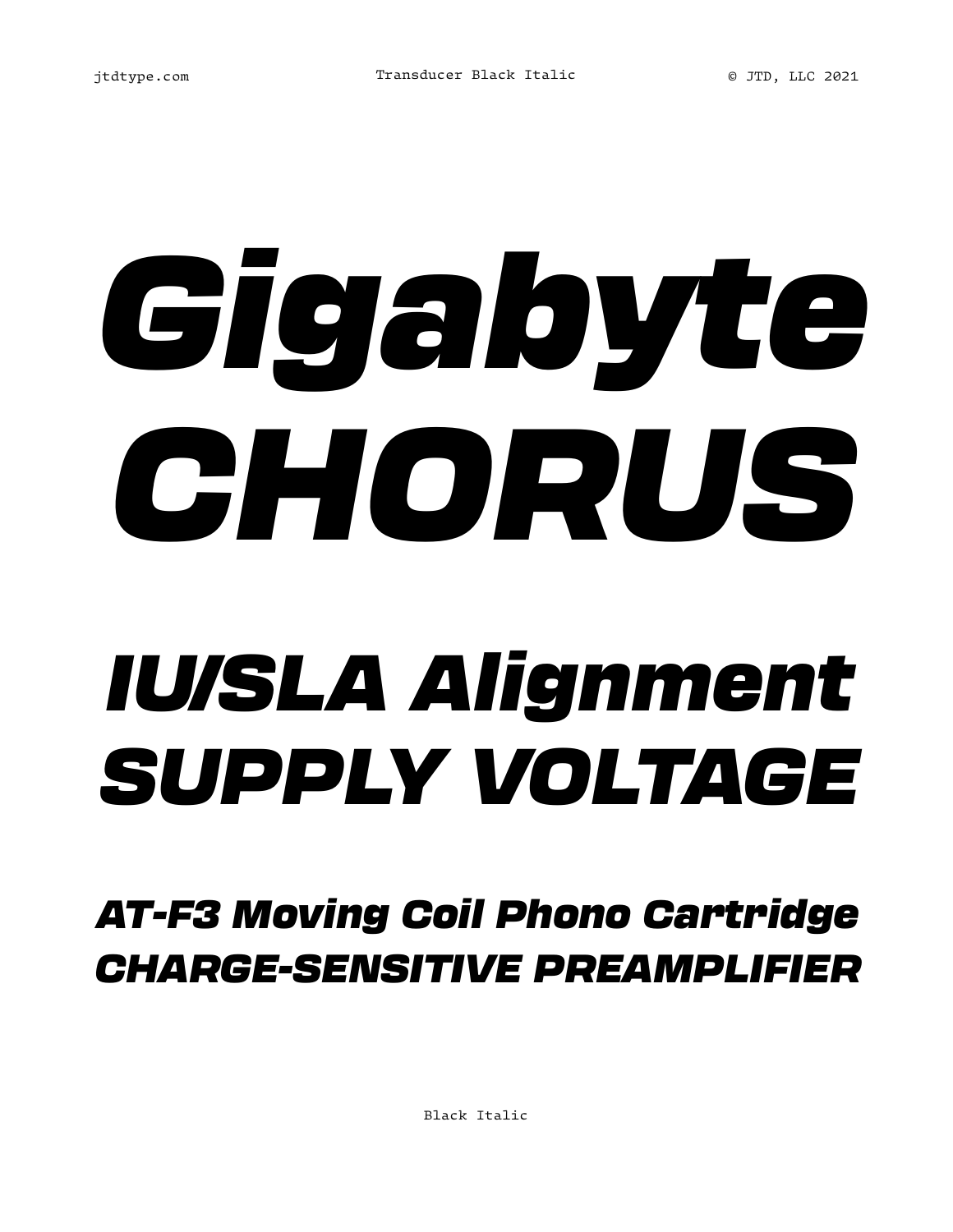## Chorus  $\Box$

### Photomultiplier SERVOTORQUE

Pneumatic Control Subsystem FREE LOSSLESS AUDIO CODEC

Extended Light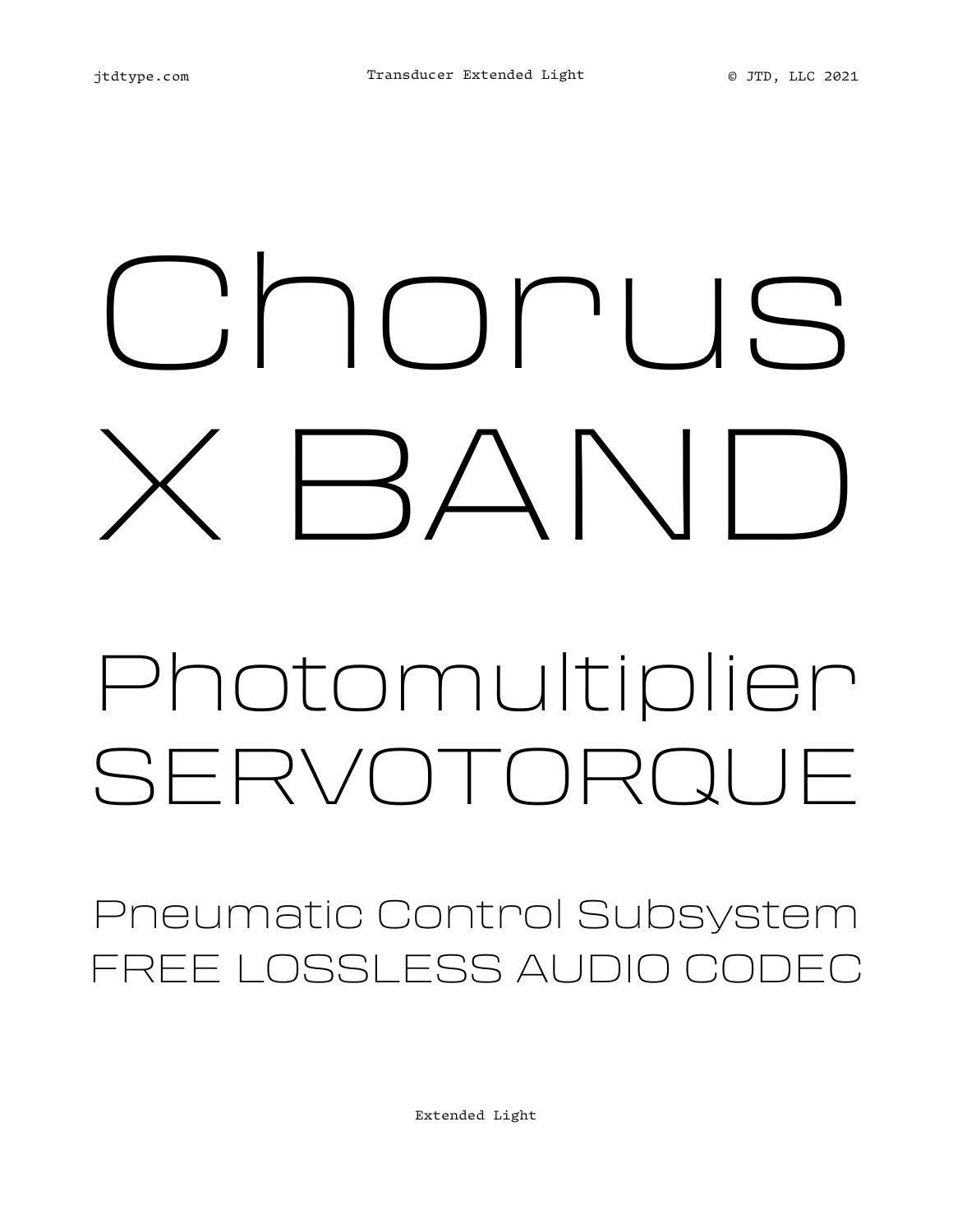## *Chorus X BAND*

### *Accelerometer QUANTUM DOT*

*Pneumatic Control Subsystem NICKEL-CADMIUM TYPE DC 6V*

Extended Light Italic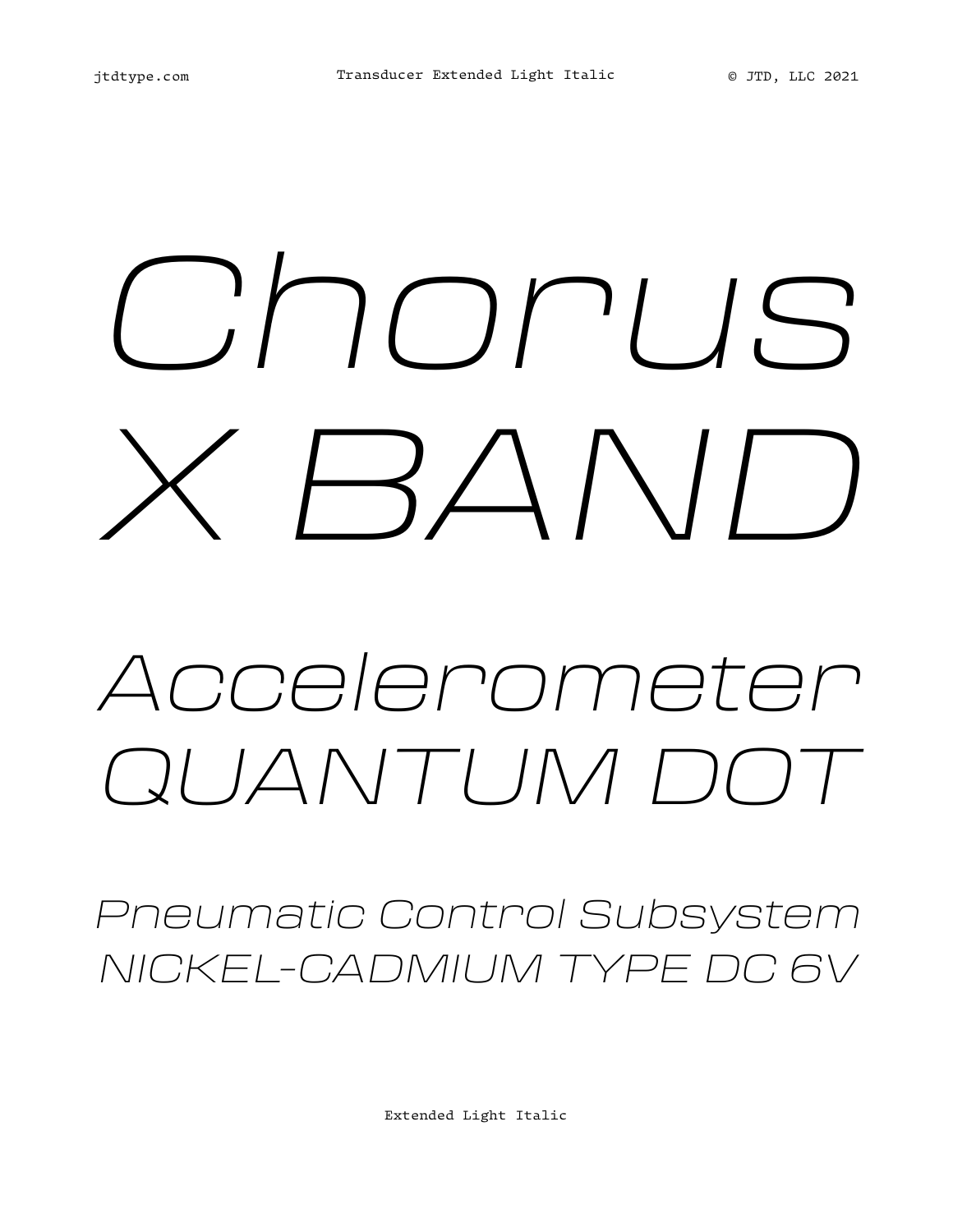## Coaxial SIGNAL Pitch And Yaw HIGH-VOLTAGE

Operating Humidity: 5% ~ 85% DRUM SERVO CONTROL UNIT

Extended Regular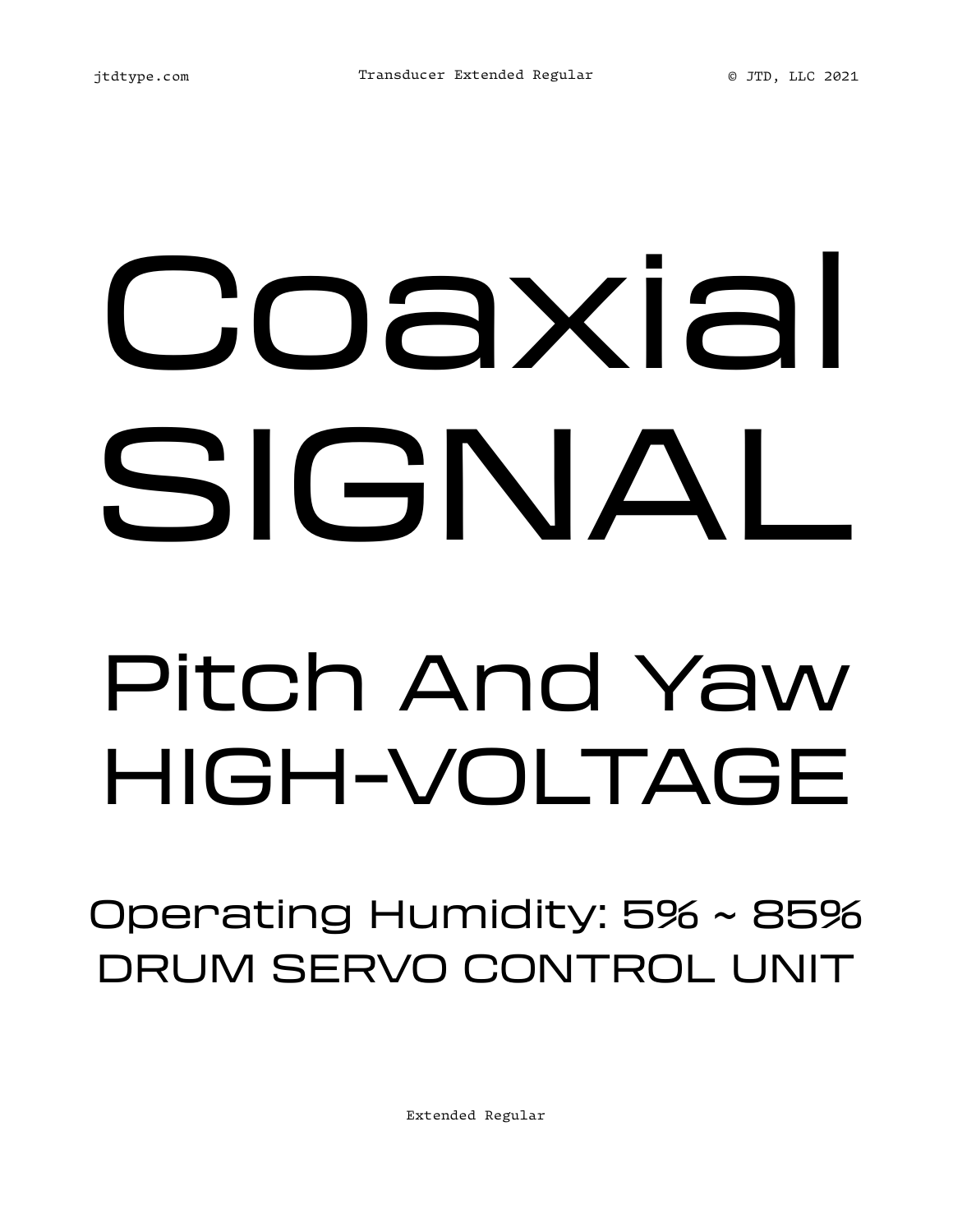## *Coaxial SIGNAL Undercoupling VACUUM-TUBE*

*All Capacitors In Microfarads KLYSTRONS & MAGNETRONS*

Extended Regular Italic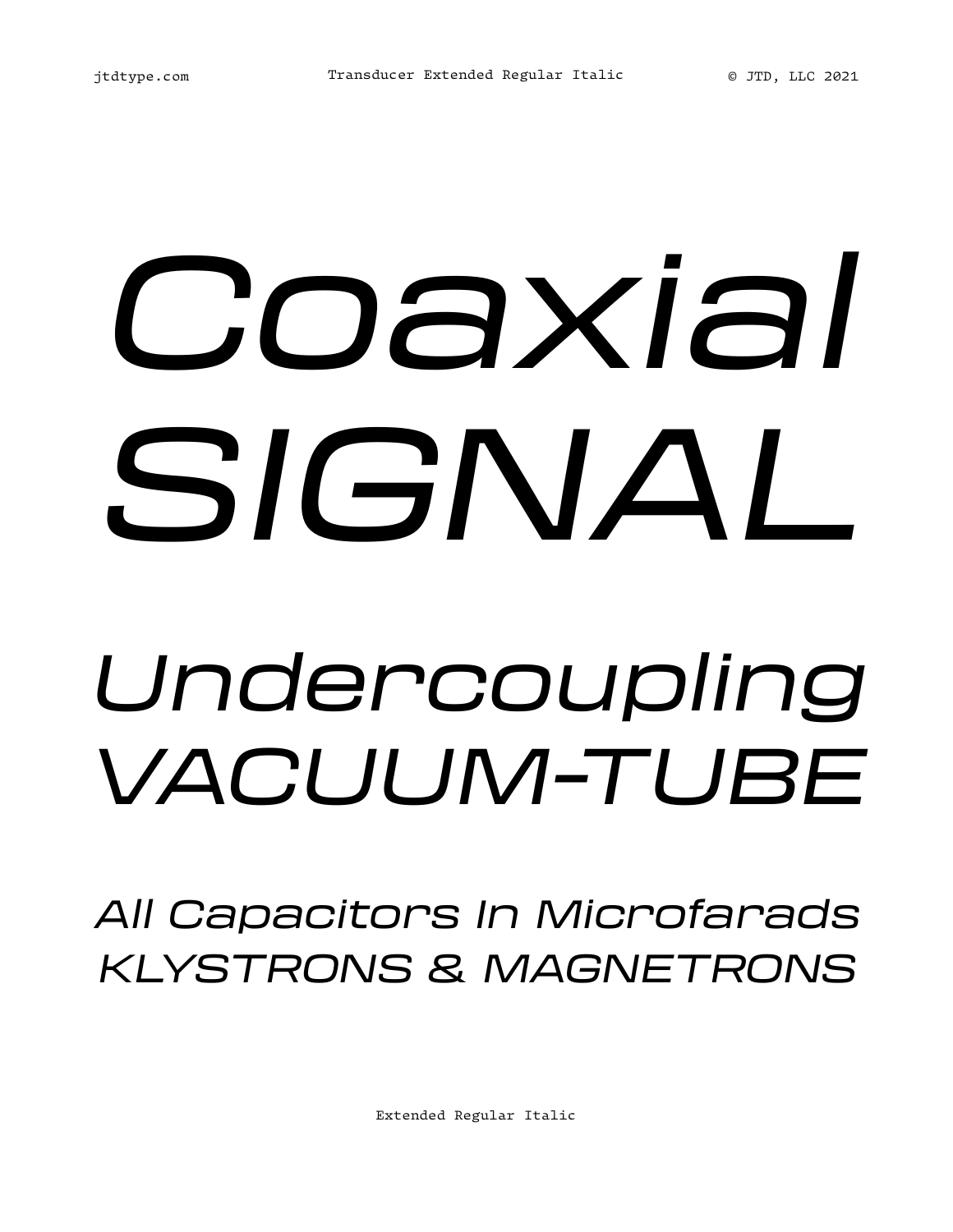## Module PHONO Bias Matching GRADIOMETER

Turbine Outlet Temperature P1 TRANSMITTER 244.3 MHZ

Extended Medium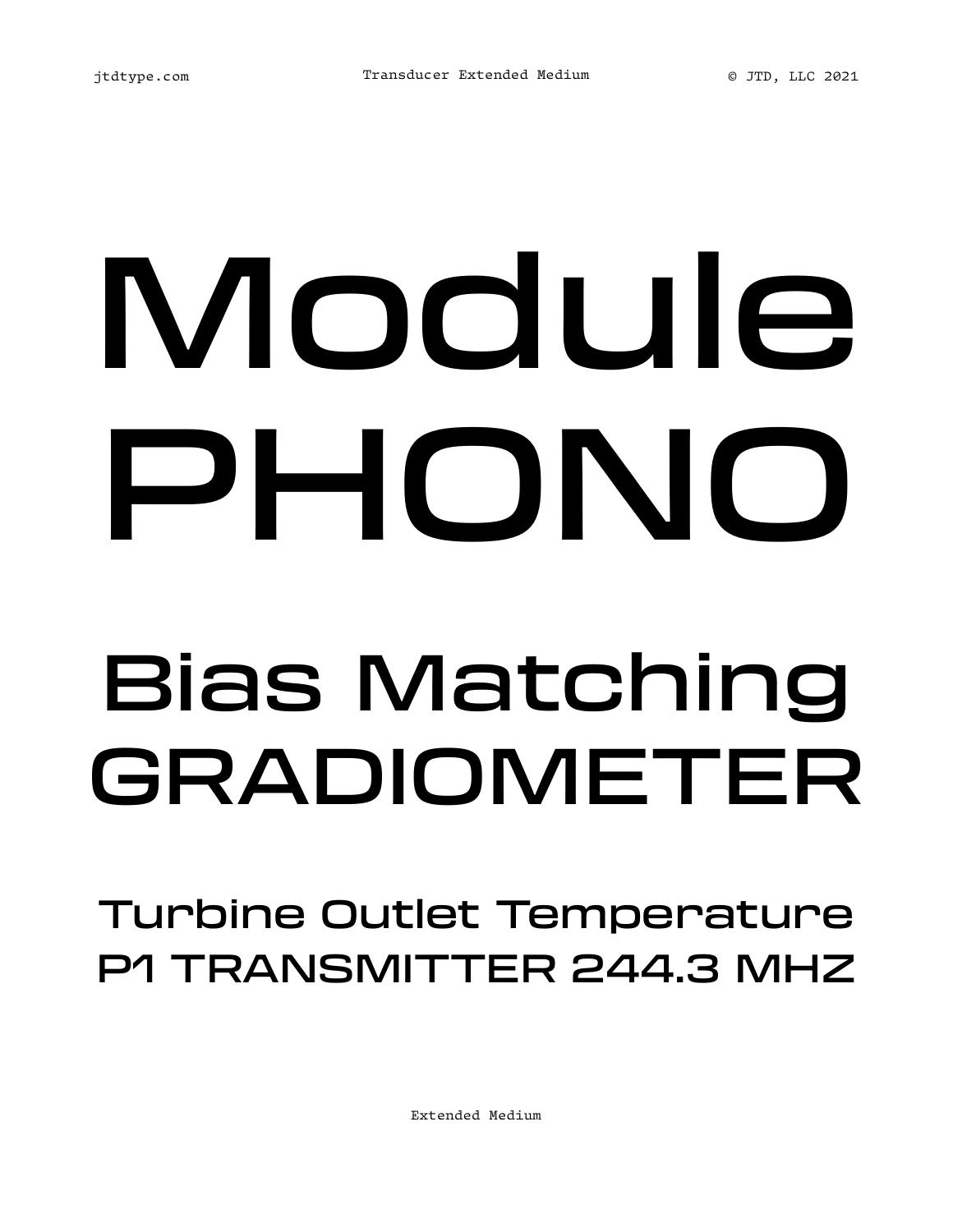## *Limiter PHONO Superposition Gradiometer*

*Reference Level 260 nWb/m DỄ CHÁY KHÔNG HÚT THUỐC*

Extended Medium Italic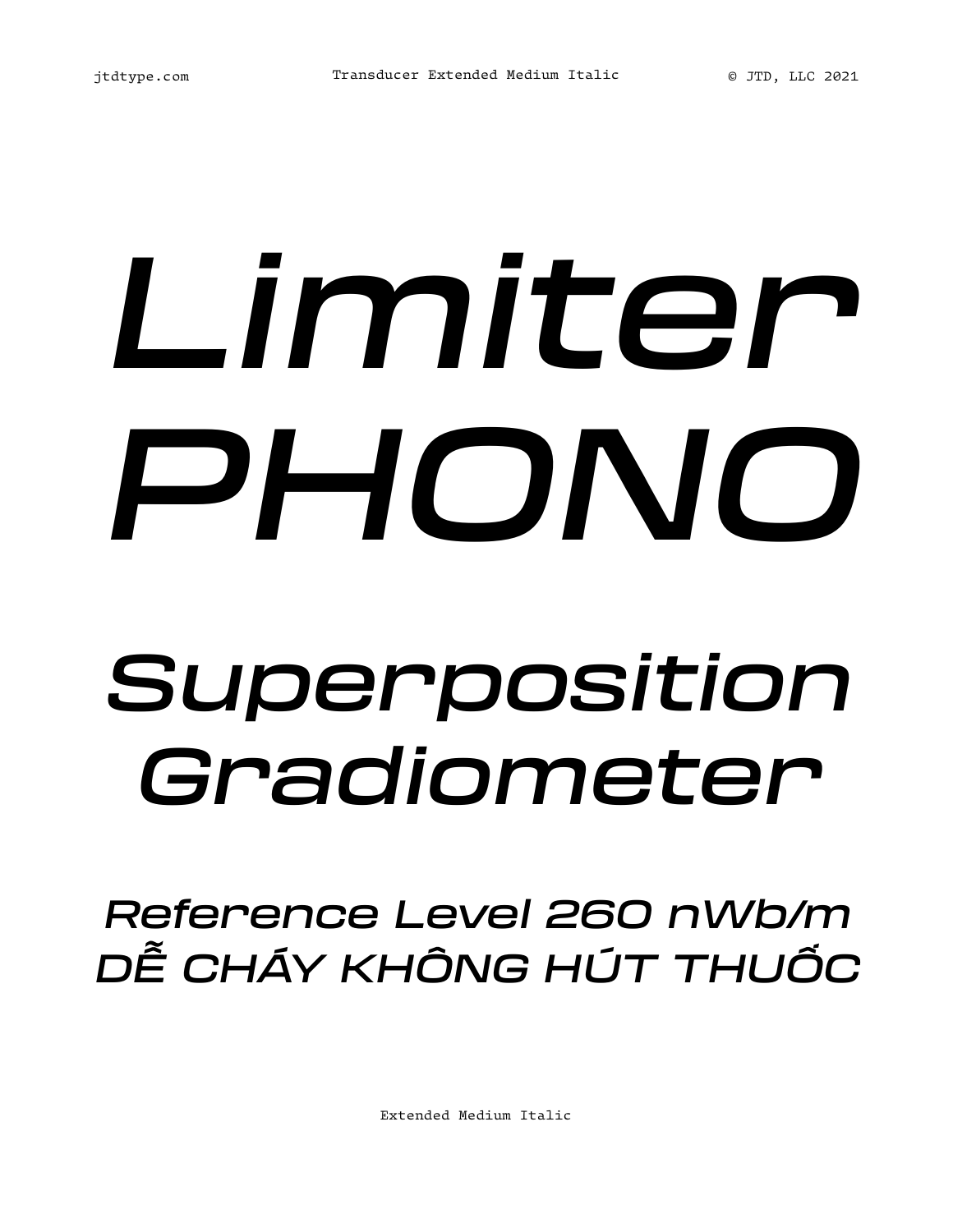## **Fidelity 78RPM Closed-Circuit EQUALIZATION**

**Superheterodyne Receivers 180° ROLL TO VIEW HORIZON**

Extended Bold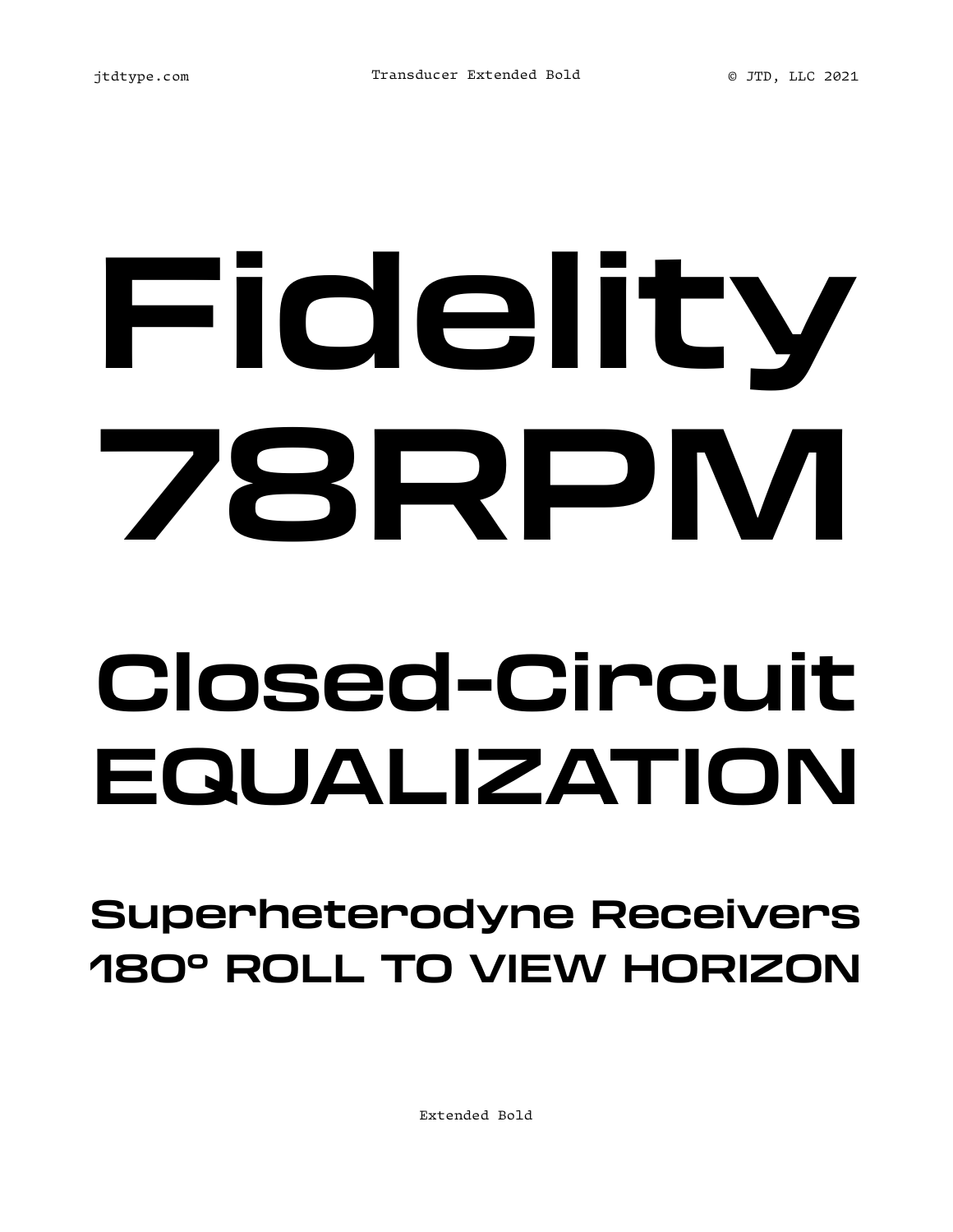# *Stereo SPLICE*

### *Bias Matching EQUALIZATION*

### *The 345,000 gallon lox tank Hydaulic Servoactuator*

Extended Bold Italic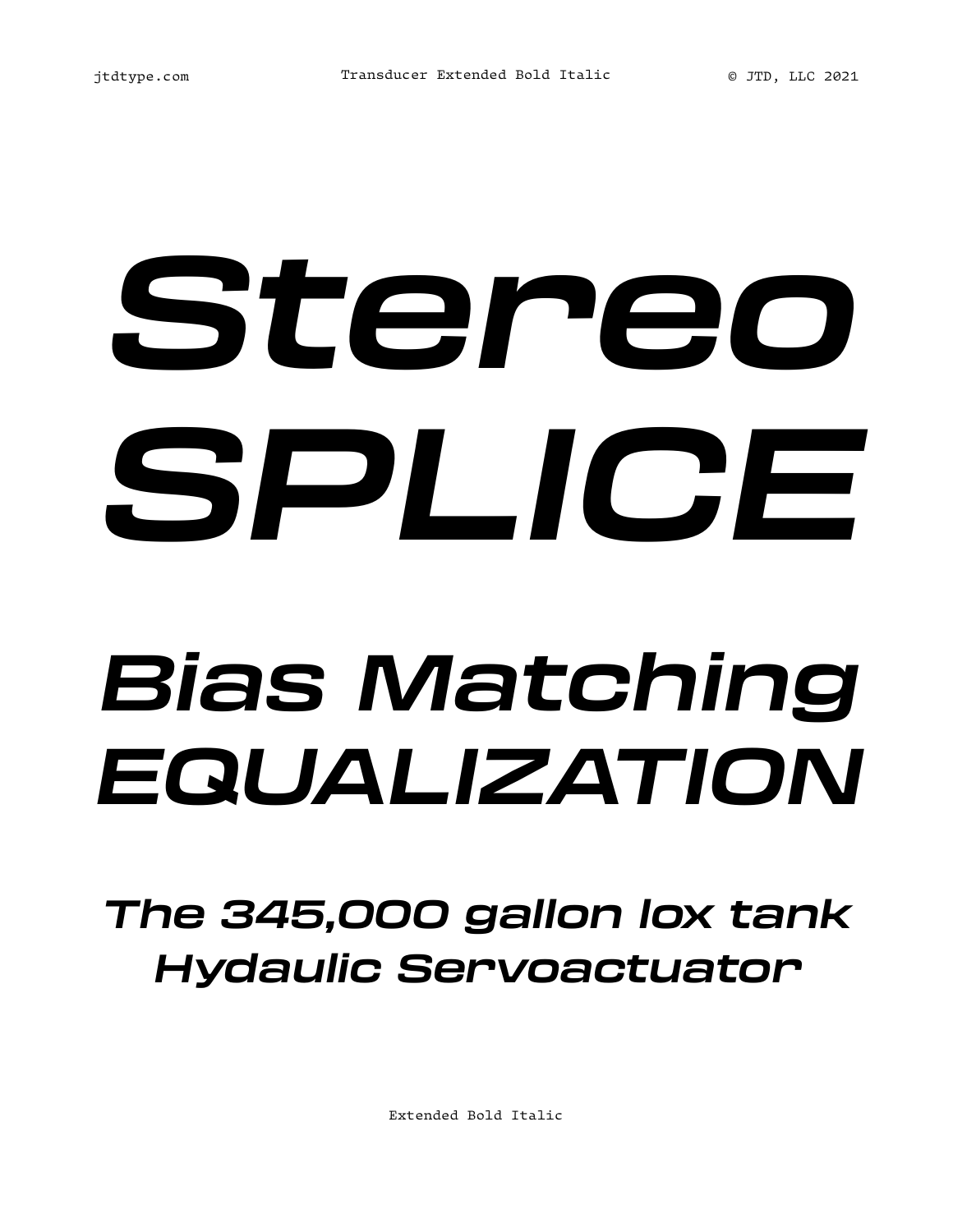# Stereo CODEX

### Bi-Directional IODE BRIDGE

### Z160.20 Equipment Access MONOCHROME MODULATOR

Extended Black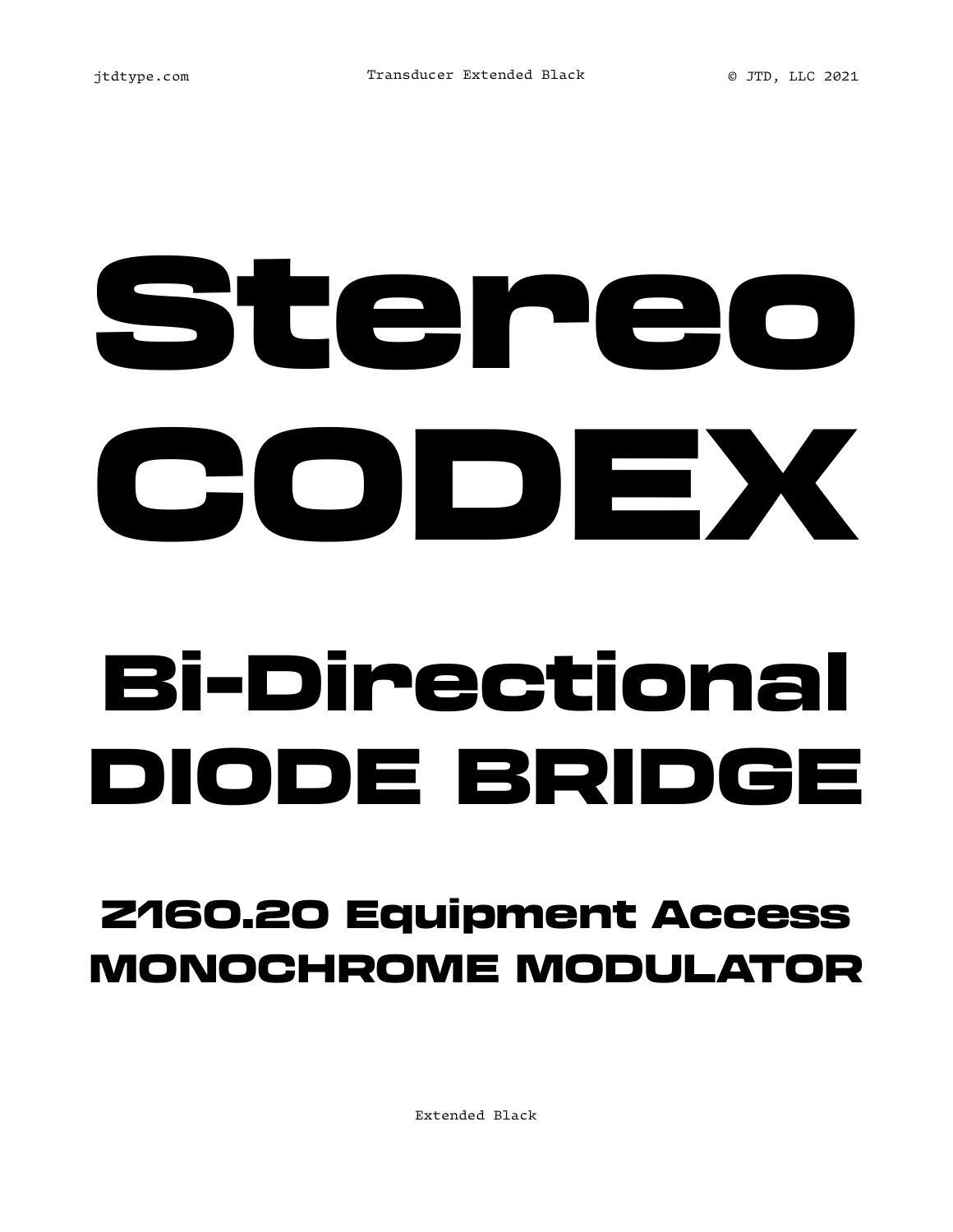## *Stereo CODEX*

### *Bias Matching POWER INLET*

#### *F1:1.6 with auto iris control HYDAULIC SERVOACTUATOR*

Extended Black Italic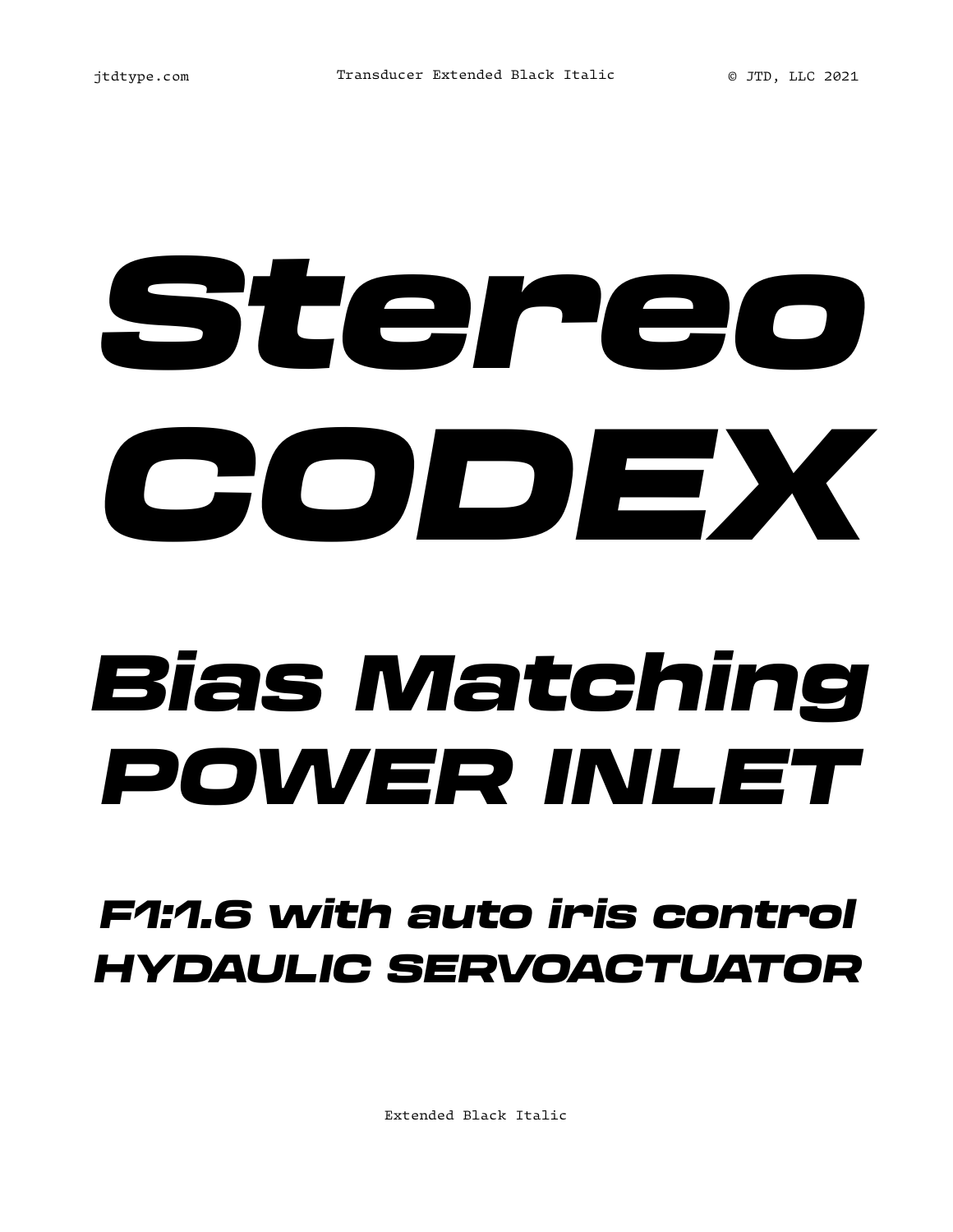There is an occasional star, like chi Carinae, whose spectrum consists almost wholly of bright lines, in general bearing no apparent relationship to the bright lines in the spectra of the gaseous nebulae except that the hydrogen lines are there, as they are almost everywhere. There is reason to believe that such a spectrum indicates the existence of a very extensive and very hot atmosphere surrounding the main body, or core, of the star in question. This particular star is remarkable in that it has undergone great changes in brilliancy and is located upon a background of nebulosity. The chances are strong that the star has rushed through the nebulosity with high rate of speed and that the resulting bombardment of the star has expanded and intensely heated its atmosphere.

There are the Wolf-Rayet stars, named from the French astronomers who discovered the first three of this class, whose spectra show a great variety of combinations of continuous spectrum and bright bands. We believe that the continuous spectrum in such a star comes from the more condensed central part, or core,

16 Pt

There is an occasional star, like chi Carinae, whose spectrum consists almost wholly of bright lines, in general bearing no apparent relationship to the bright lines in the spectra of the gaseous nebulae except that the hydrogen lines are there, as they are almost everywhere. There is reason to believe that such a spectrum indicates the existence of a very extensive and very hot atmosphere surrounding the main body, or core, of the star in question. This particular star is remarkable in that it has undergone great changes in brilliancy and is located upon a background of nebulosity. The chances are strong that the star has rushed through the nebulosity with high rate of speed and that the resulting bombardment of the star has expanded and intensely heated its atmosphere.

There are the Wolf-Rayet stars, named from the French astronomers who discovered the first three of this class, whose spectra show a great variety of combinations of continuous spectrum and bright bands. We believe that the continuous spectrum in such a star comes from the more condensed central part, or core, and that the brightline light proceeds from a hot atmosphere extending far out from the core.

The great majority of the stars have spectra which are continuous, except for the presence of dark or absorption lines: a few lines in the very blue stars, and an increasing number of lines as we pass from the blue through the yellow and red stars to those which are extremely red.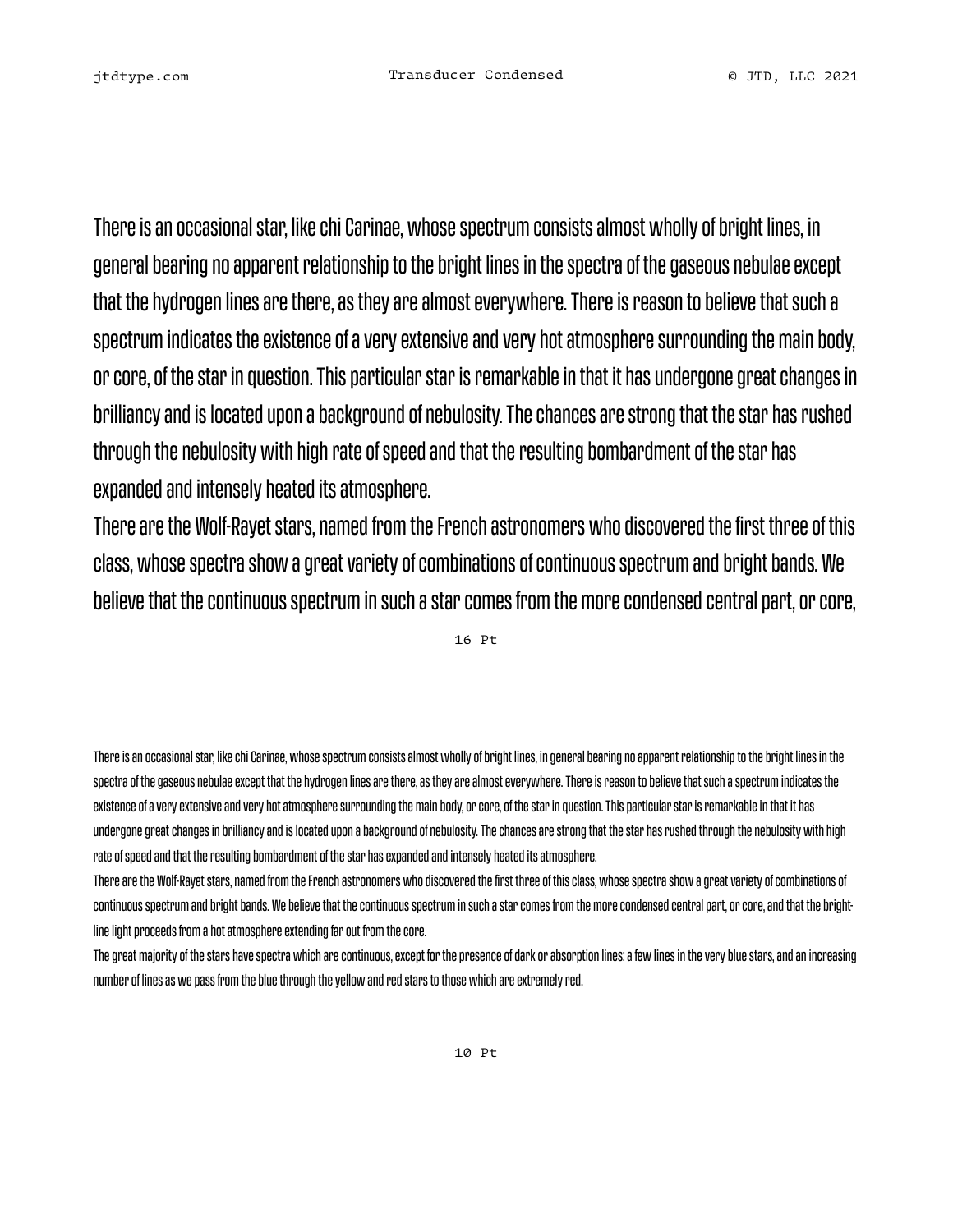*There is an occasional star, like chi Carinae, whose spectrum consists almost wholly of bright lines, in general bearing no apparent relationship to the bright lines in the spectra of the gaseous nebulae except that the hydrogen lines are there, as they are almost everywhere. There is reason to believe that such a spectrum indicates the existence of a very extensive and very hot atmosphere surrounding the main body, or core, of the star in question. This particular star is remarkable in that it has undergone great changes in brilliancy and is located upon a background of nebulosity. The chances are strong that the star has rushed through the nebulosity with high rate of speed and that the resulting bombardment of the star has expanded and intensely heated its atmosphere.* 

*There are the Wolf-Rayet stars, named from the French astronomers who discovered the first three of this class, whose spectra show a great variety of combinations of continuous spectrum and bright bands. We believe that the continuous spectrum in such a star comes from the more condensed central part, or core,* 

16 Pt

*There is an occasional star, like chi Carinae, whose spectrum consists almost wholly of bright lines, in general bearing no apparent relationship to the bright lines in the spectra of the gaseous nebulae except that the hydrogen lines are there, as they are almost everywhere. There is reason to believe that such a spectrum indicates the existence of a very extensive and very hot atmosphere surrounding the main body, or core, of the star in question. This particular star is remarkable in that it has undergone great changes in brilliancy and is located upon a background of nebulosity. The chances are strong that the star has rushed through the nebulosity with high rate of speed and that the resulting bombardment of the star has expanded and intensely heated its atmosphere.* 

*There are the Wolf-Rayet stars, named from the French astronomers who discovered the first three of this class, whose spectra show a great variety of combinations of continuous spectrum and bright bands. We believe that the continuous spectrum in such a star comes from the more condensed central part, or core, and that the brightline light proceeds from a hot atmosphere extending far out from the core.* 

*The great majority of the stars have spectra which are continuous, except for the presence of dark or absorption lines: a few lines in the very blue stars, and an increasing number of lines as we pass from the blue through the yellow and red stars to those which are extremely red.*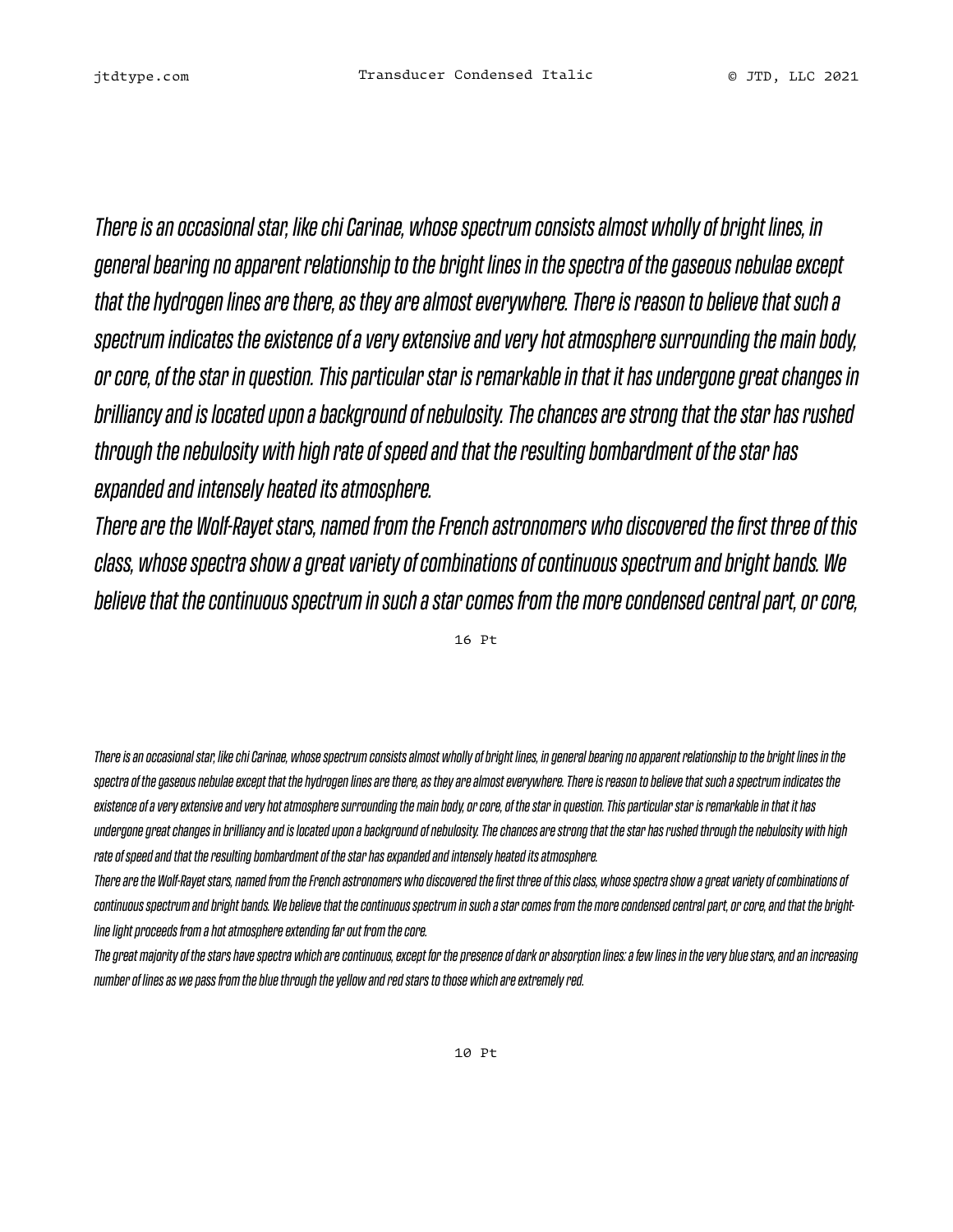There is an occasional star, like chi Carinae, whose spectrum consists almost wholly of bright lines, in general bearing no apparent relationship to the bright lines in the spectra of the gaseous nebulae except that the hydrogen lines are there, as they are almost everywhere. There is reason to believe that such a spectrum indicates the existence of a very extensive and very hot atmosphere surrounding the main body, or core, of the star in question. This particular star is remarkable in that it has undergone great changes in brilliancy and is located upon a background of nebulosity. The chances are strong

16 Pt

There is an occasional star, like chi Carinae, whose spectrum consists almost wholly of bright lines, in general bearing no apparent relationship to the bright lines in the spectra of the gaseous nebulae except that the hydrogen lines are there, as they are almost everywhere. There is reason to believe that such a spectrum indicates the existence of a very extensive and very hot atmosphere surrounding the main body, or core, of the star in question. This particular star is remarkable in that it has undergone great changes in brilliancy and is located upon a background of nebulosity. The chances are strong that the star has rushed through the nebulosity with high rate of speed and that the resulting bombardment of the star has expanded and intensely heated its atmosphere. There are the Wolf-Rayet stars, named from the French astronomers who discovered the first three of this class, whose spectra show a great variety of combinations of continuous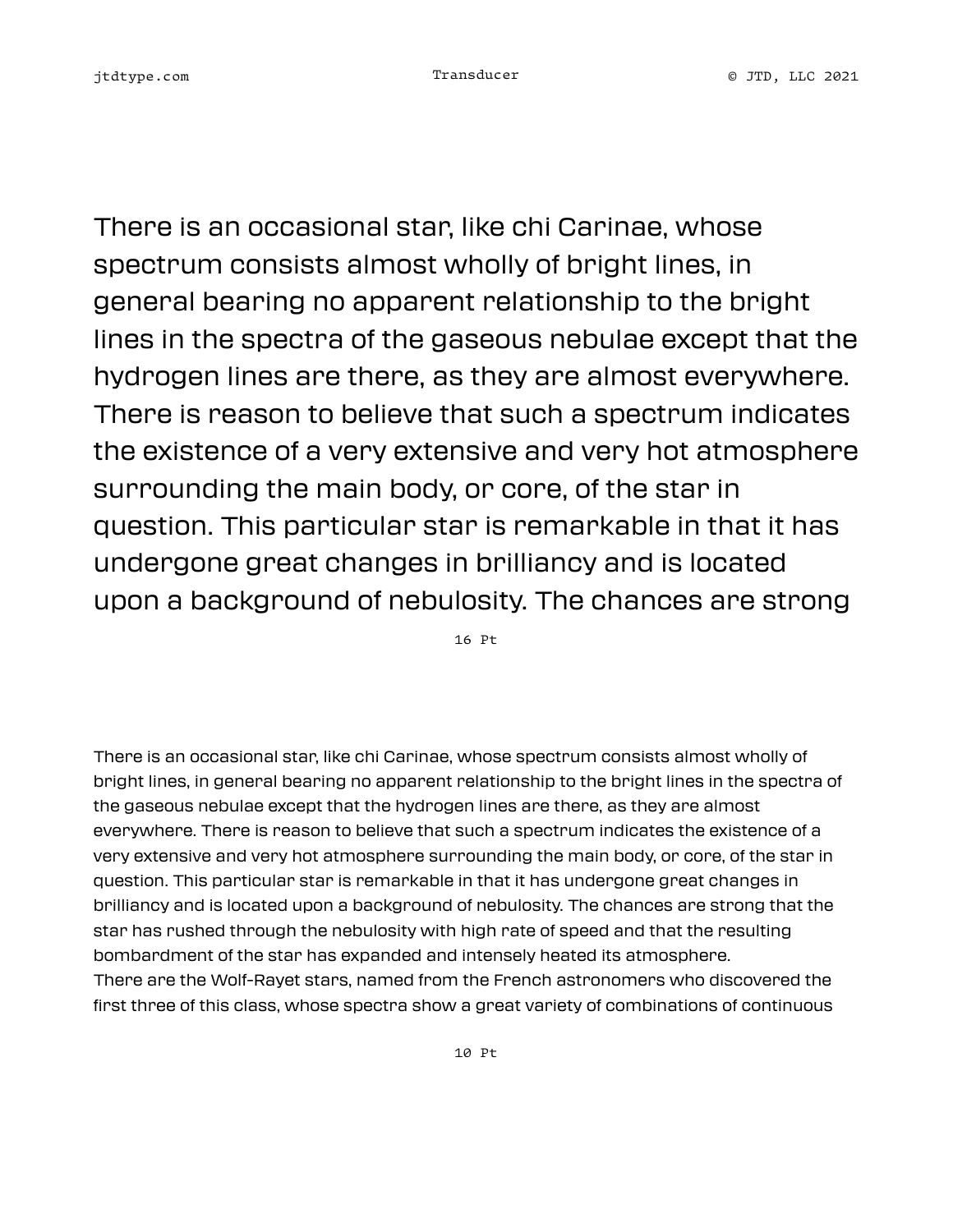*There is an occasional star, like chi Carinae, whose spectrum consists almost wholly of bright lines, in general bearing no apparent relationship to the bright lines in the spectra of the gaseous nebulae except that the hydrogen lines are there, as they are almost everywhere. There is reason to believe that such a spectrum indicates the existence of a very extensive and very hot atmosphere surrounding the main body, or core, of the star in question. This particular star is remarkable in that it has undergone great changes in brilliancy and is located upon a background of nebulosity. The chances are strong* 

16 Pt

*There is an occasional star, like chi Carinae, whose spectrum consists almost wholly of bright lines, in general bearing no apparent relationship to the bright lines in the spectra of the gaseous nebulae except that the hydrogen lines are there, as they are almost everywhere. There is reason to believe that such a spectrum indicates the existence of a very extensive and very hot atmosphere surrounding the main body, or core, of the star in question. This particular star is remarkable in that it has undergone great changes in brilliancy and is located upon a background of nebulosity. The chances are strong that the star has rushed through the nebulosity with high rate of speed and that the resulting bombardment of the star has expanded and intensely heated its atmosphere. There are the Wolf-Rayet stars, named from the French astronomers who discovered the first three of this class, whose spectra show a great variety of combinations of continuous*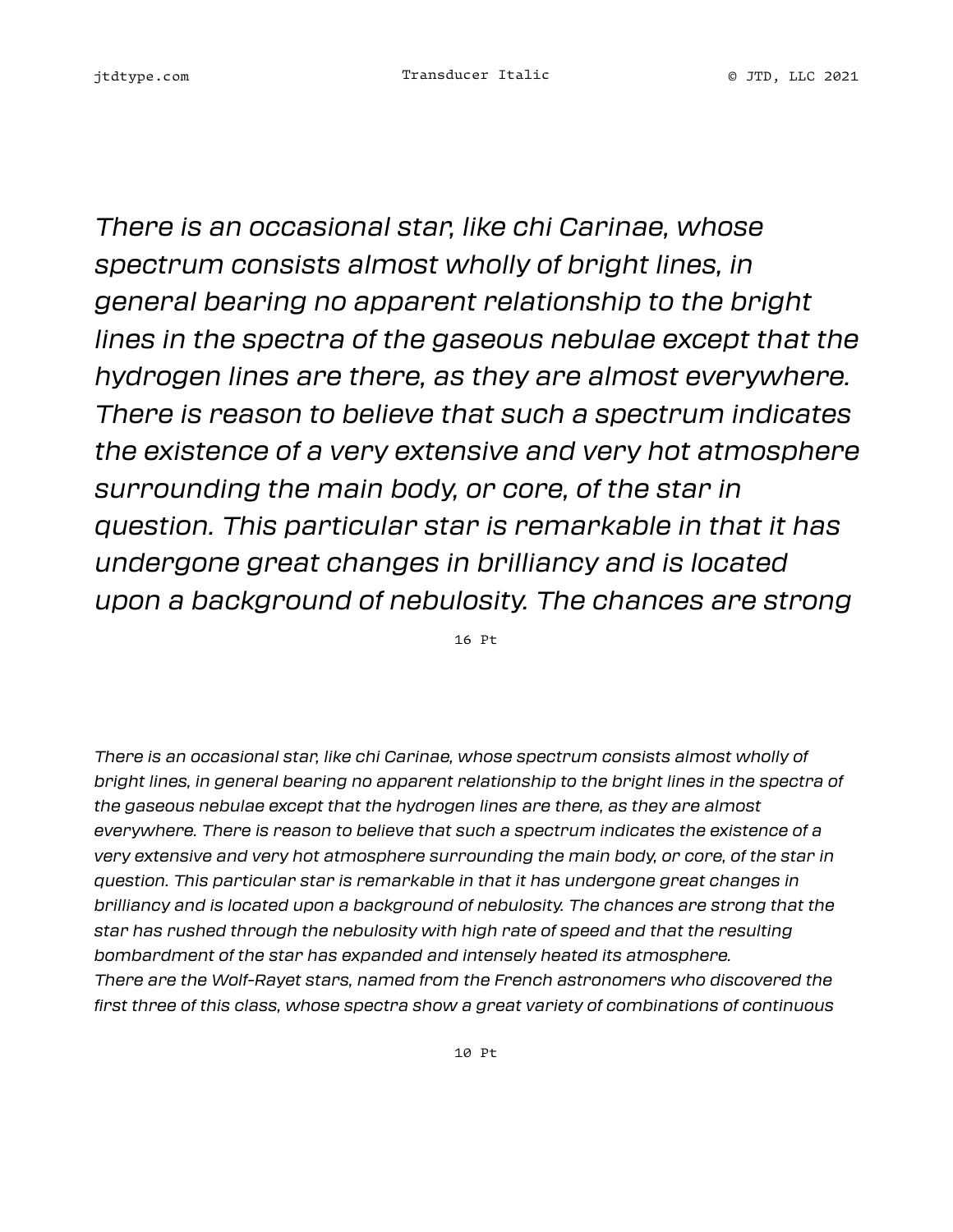There is an occasional star, like chi Carinae, whose spectrum consists almost wholly of bright lines, in general bearing no apparent relationship to the bright lines in the spectra of the gaseous nebulae except that the hydrogen lines are there, as they are almost everywhere. There is reason to believe that such a spectrum indicates the existence of a very extensive and very hot atmosphere surrounding the main body, or core, of the star in question. This particular star is

16 Pt

There is an occasional star, like chi Carinae, whose spectrum consists almost wholly of bright lines, in general bearing no apparent relationship to the bright lines in the spectra of the gaseous nebulae except that the hydrogen lines are there, as they are almost everywhere. There is reason to believe that such a spectrum indicates the existence of a very extensive and very hot atmosphere surrounding the main body, or core, of the star in question. This particular star is remarkable in that it has undergone great changes in brilliancy and is located upon a background of nebulosity. The chances are strong that the star has rushed through the nebulosity with high rate of speed and that the resulting bombardment of the star has expanded and intensely heated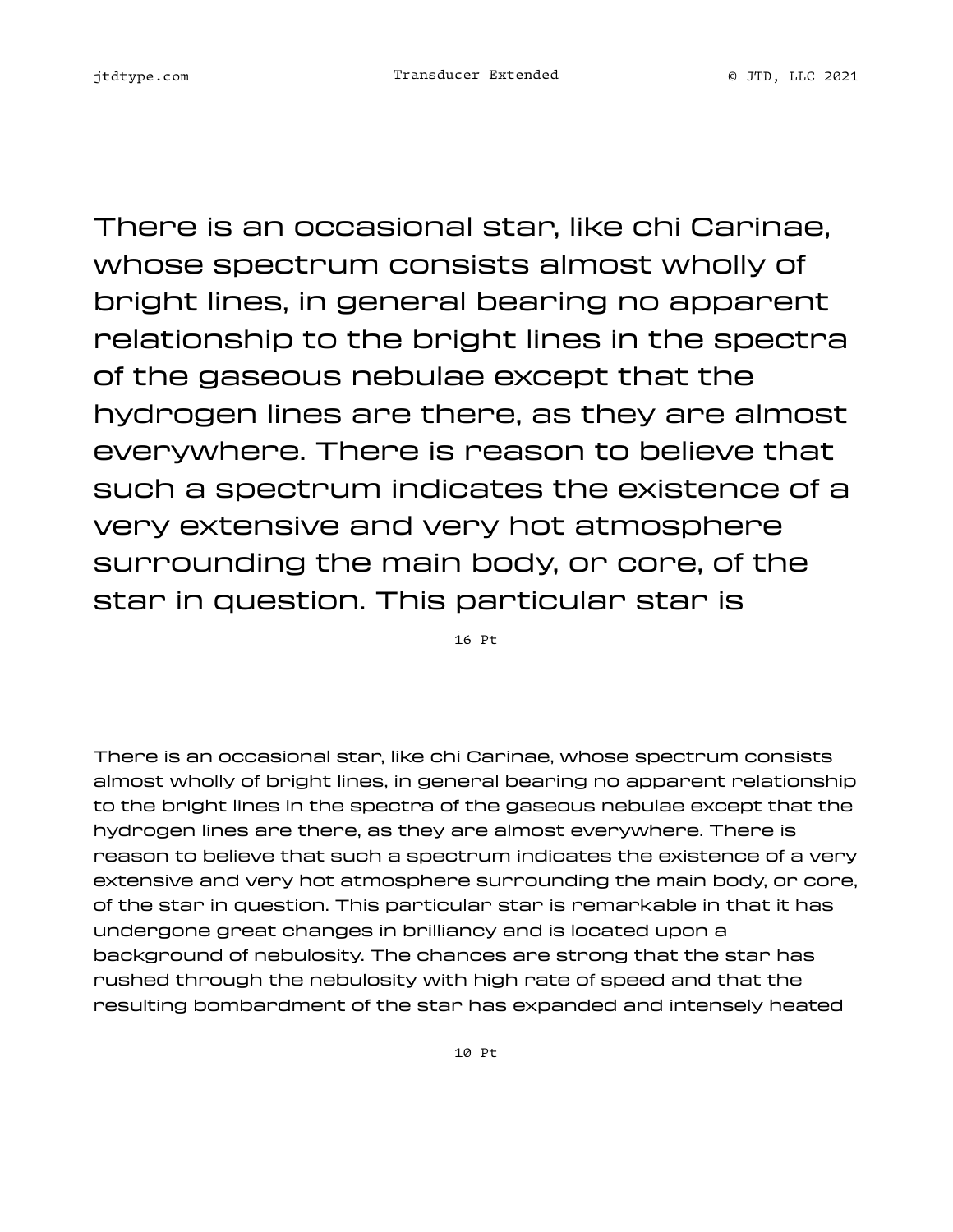*There is an occasional star, like chi Carinae, whose spectrum consists almost wholly of bright lines, in general bearing no apparent relationship to the bright lines in the spectra of the gaseous nebulae except that the hydrogen lines are there, as they are almost everywhere. There is reason to believe that such a spectrum indicates the existence of a very extensive and very hot atmosphere surrounding the main body, or core, of the star in question. This particular star is* 

16 Pt

*There is an occasional star, like chi Carinae, whose spectrum consists almost wholly of bright lines, in general bearing no apparent relationship to the bright lines in the spectra of the gaseous nebulae except that the hydrogen lines are there, as they are almost everywhere. There is reason to believe that such a spectrum indicates the existence of a very extensive and very hot atmosphere surrounding the main body, or core, of the star in question. This particular star is remarkable in that it has undergone great changes in brilliancy and is located upon a background of nebulosity. The chances are strong that the star has rushed through the nebulosity with high rate of speed and that the resulting bombardment of the star has expanded and intensely heated*